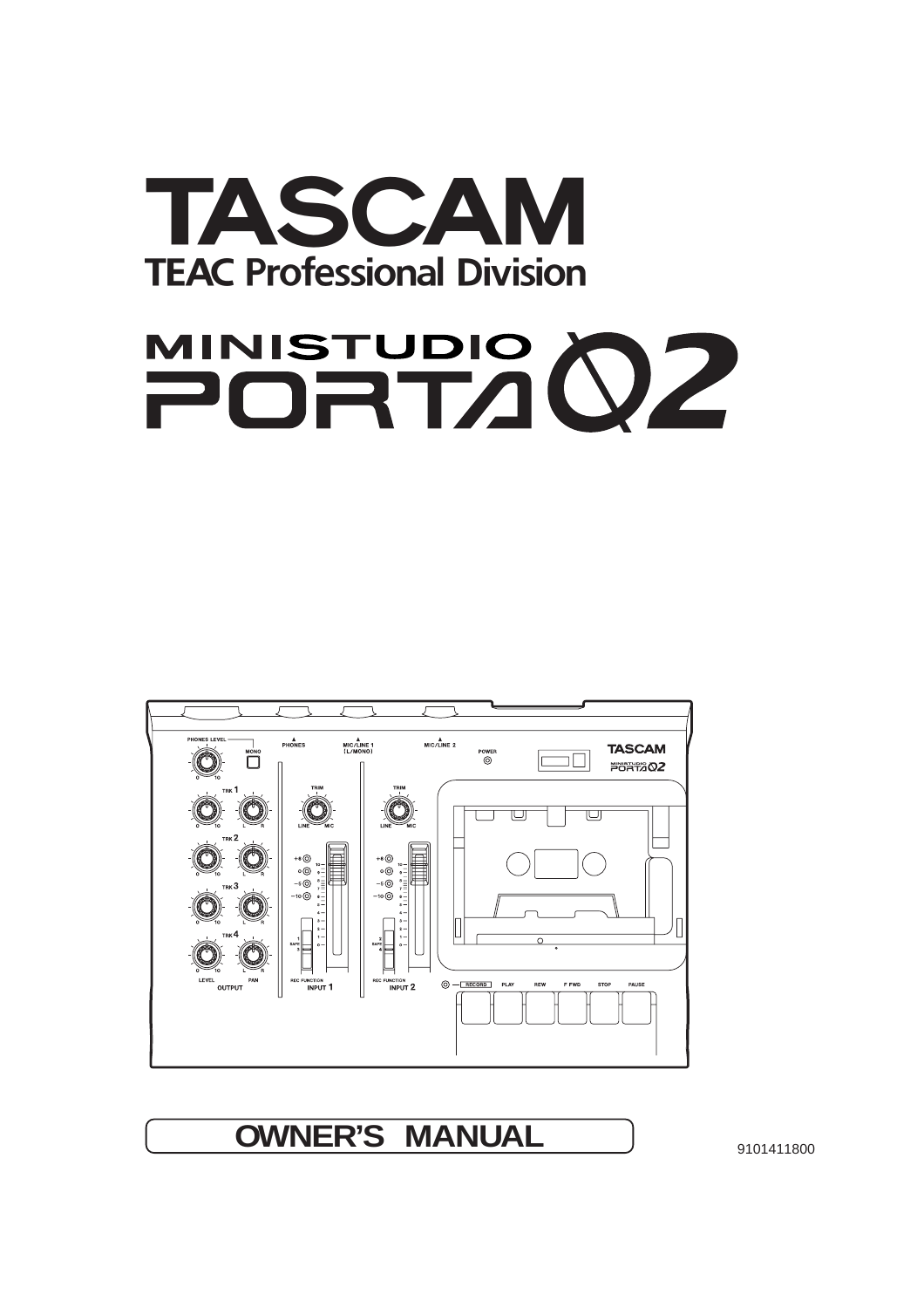## **Table of Contents**

| Important Safety Instructions 3     |
|-------------------------------------|
| 1. An introduction to the Porta02 4 |
| 1.1 Multitrack recording -          |
| a brief introduction4               |
| 1.2 Some safety notes and           |
| precautions5                        |
| 1.3 What you need to make           |
| recordings8                         |
| 1.4 Connecting the Porta028         |
| 2. Parts of the Porta029            |
| 3. Making your first recording13    |
| 3.1 Setting up 13                   |
| 3.2 Getting ready13                 |
| 3.3 Setting the level14             |
| 3.4 Recording the first track 15    |
| 3.5 Recording the next track 16     |
| 3.6 Recording the stereo            |
| backing17                           |
| 3.7 Mixdown 18                      |
| 4. Hints and advanced tips20        |
| 4.1 Recording techniques20          |
| 4.2 Mixdown 21                      |
| 5. Troubleshooting22                |
| 6. Specifications 23                |



CAUTION: TO REDUCE THE RISK OF ELECTRIC SHOCK, DO NOT **CAUTION CAUTION CAUTION: ID REDUCE THE RISK OF ELECTRIC SHOCK, DU NOT REPORTS REFER COVER (OR BACK). NO USER-SERVICEABLE PARTS** 

The lightning flash with arrowhead symbol, within an equilateral triangle, is intended to alert the user to the presence of uninsulated "dangerous voltage" within the product's enclosure that may be of sufficient magnitude to constitute a risk of electric shock to persons.



**ÿ**

The exclamation point within an equilateral triangle is intended to alert the user to the presence of important operating and maintenance (servicing) instructions in the literature accompanying the appliance.

This appliance has a serial number located on the rear panel. Please record the model number and serial number and retain them for your records. Model number Serial number

## **WARNING: TO PREVENT FIRE OR SHOCK HAZARD, DO NOT EXPOSE THIS APPLIANCE TO RAIN OR MOISTURE.**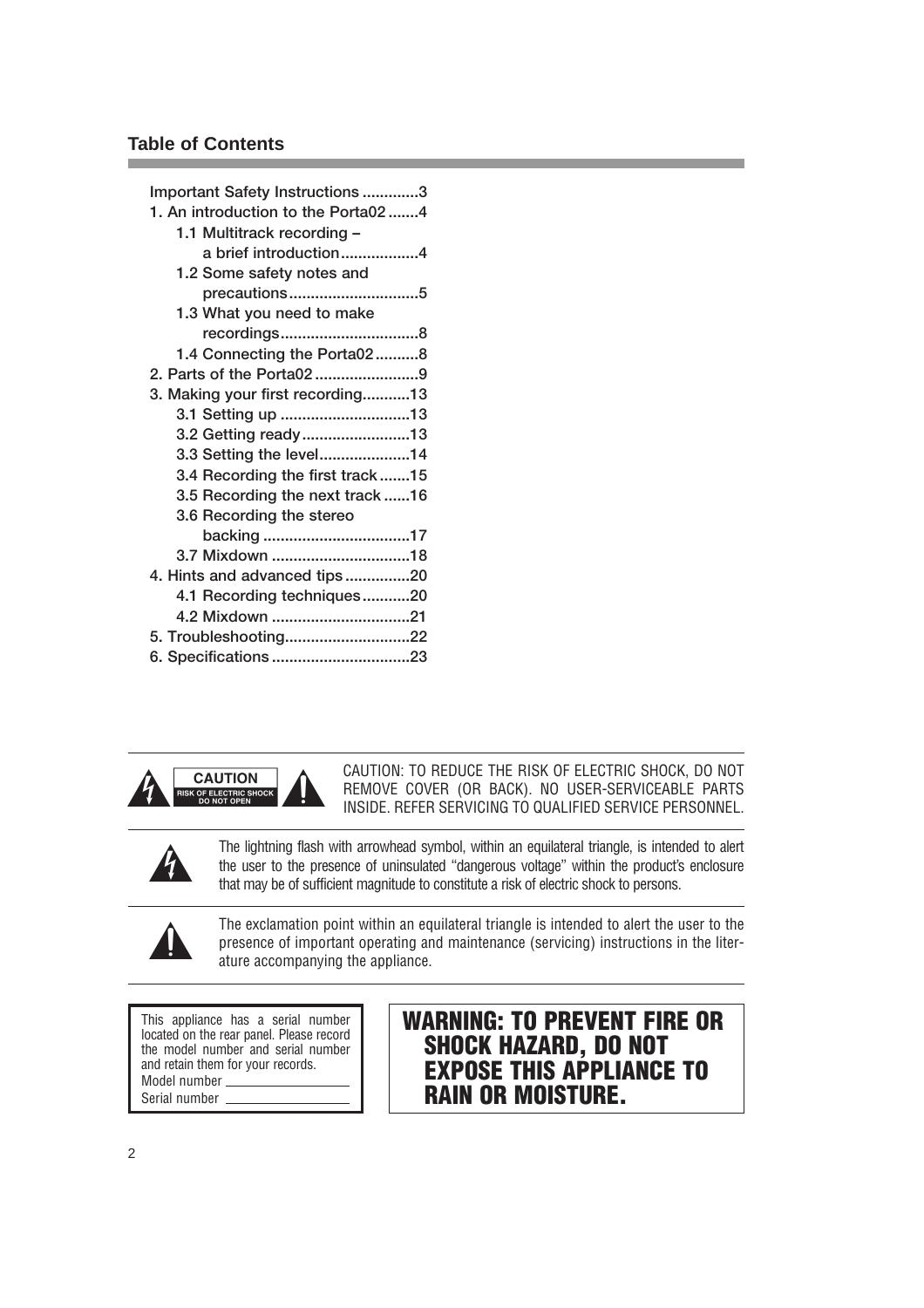**CAUTION:**

- **Read all of these Instructions.**
- **Save these Instructions for later use.**

• **Follow all Warnings and Instructions marked on the audio equipment.**

**1) Read Instructions** — All the safety and operating instructions should be read before the product is operated. **2) Retain Instructions** — The safety and operating instruc-

tions should be retained for future reference. **3) Heed Warnings** — All warnings on the product and in the operating instructions should be adhered to.

4) Follow Instructions — All operating and use instructions should be followed.

**5) Cleaning** — Unplug this product from the wall outlet before cleaning. Do not use liquid cleaners or aerosol cleaners. Use a damp cloth for cleaning.

**6) Attachments** — Do not use attachments not recommended by the product manufacturer as they may cause hazards.

**7) Water and Moisture** — Do not use this product near water  $-$  for example, near a bath tub, wash bowl,  $\hat{k}$  itchen sink, or laundry tub; in a wet basement; or near a swimming pool; and the like.

**8) Accessories** — Do not place this product on an unstable cart, stand, tripod, bracket, or table. The product may fall, caus-ing serious injury to a child or adult, and serious damage to the product. Use only with a cart, stand, tripod, bracket, or table recommended by the manufacturer, or sold with the product. Any mounting of the product should follow the manufacturer's instructions, and should use a mounting accessory recommended by the manufacturer.

**9)** A product and cart combination should be moved with care. Quick stops, excessive force, and uneven surfaces may cause the product and cart combination to overturn.



**10) Ventilation** — Slots and openings in the cabinet are provided for ventilation and to ensure reliable operation of the product and to protect it from overheating, and these openings must not be blocked or covered. The openings should never be blocked by placing the product on a bed, sofa, rug, or other similar surface. This product should not be placed in a built-in installation such as a bookcase or rack unless proper ventilation is provided or the manufacturer's instructions have been adhered to.

**11) Power Sources** — This product should be operated only from the type of power source indicated on the marking label. If you are not sure of the type of power supply to your home, consult your product dealer or local power company. For products intended to operate from battery power, or other sources,

refer to the operating instructions. **12) Grounding or Polarization** — This product may be equipped with a polarized alternating-current line plug (a plug having one blade wider than the other). This plug will fit into the power outlet only one way. This is a safety feature. If you are unable to insert the plug fully into the outlet, try reversing the plug. If the plug should still fail to fit, contact your electrician to replace your obsolete outlet. Do not defeat the safety

purpose of the polarized plug. **13) Power-Cord Protection** — Power-supply cords should be routed so that they are not likely to be walked on or pinched by items placed upon or against them, paying particular attention to cords at plugs, convenience receptacles, and the point where they exit from the product.<br>**14) Outdoor Antenna Grounding** — If an outside antenna

or cable system is connected to the product, be sure the antenna or cable system is grounded so as to provide some protection against voltage surges and built-up static charges. Article 810 of the National Electrical Code, ANSI/NFPA 70, provides infor-mation with regard to proper grounding of the mast and supporting structure, grounding of the lead-in wire to an antenna discharge unit, size of grounding conductors, location of antenna-discharge unit, connection to grounding electrodes, and requirements for the grounding electrode.

#### **"Note to CATV system installer:**

This reminder is provided to call the CATV system installer's attention to Section 820-40 of the NEC which provides guidelines for proper grounding and, in particular, specifies that the cable ground shall be connected to the grounding system of the building, as close to the point of cable entry as practical.



**15) Lightning** — For added protection for this product during a lightning storm, or when it is left unattended and unused for long periods of time, unplug it from the wall outlet and disconnect the antenna or cable system. This will prevent damage to the product due to lightning and power-line surges.

16) Power Lines — An outside antenna system should not be located in the vicinity of overhead power lines or other electric light or power circuits, or where it can fall into such power lines or circuits. When installing an outside antenna system, extreme care should be taken to keep from touching such power lines or circuits as contact with them might be fatal.

**17) Overloading** — Do not overload wall outlets, extension cords, or integral convenience receptacles as this can result in risk of fire or electric shock.

**18) Object and Liquid Entry** — Never push objects of any kind into this product through openings as they may touch dan-gerous voltage points or short-out parts that could result in a fire or electric shock. Never spill liquid of any kind on the prod-

uct. **19) Servicing** — Do not attempt to service this product yourself as opening or removing covers may expose you to dangerous voltage or other hazards. Refer all servicing to qualified service personnel.

**20) Damage Requiring Service** — Unplug this product from the wall outlet and refer servicing to qualified service personnel under the following conditions:

**a**) when the power-supply cord or plug is damaged.<br>**b**) if liquid has been spilled, or objects have fallen into the product. **c)** if the product has been exposed to rain or water.

**d)** if the product does not operate normally by following the operating instructions. Adjust only those controls that are covered by the operating instructions as an improper adjustment of other controls may result in damage and will often require extensive work by a qualified technician to restore the product to its normal operation.

**e)** if the product has been dropped or damaged in any way. **f** ) when the product exhibits a distinct change in performance  $-$  this indicates a need for service.

21) Replacement Parts — When replacement parts are required, be sure the service technician has used replacement parts specified by the manufacturer or have the same characteristics as the original part. Unauthorized substitutions may result

in fire, electric shock, or other hazards. **22) Safety Check** — Upon completion of any service or repairs to this product, ask the service technician to perform safety checks to determine that the product is in proper operating condition.

23) Wall or Ceiling Mounting — The product should be mounted to a wall or ceiling only as recommended by the manufacturer.<br>**24) Heat** -

 $-$  The product should be situated away from heat sources such as radiators, heat registers, stoves, or other products (including amplifiers) that produce heat.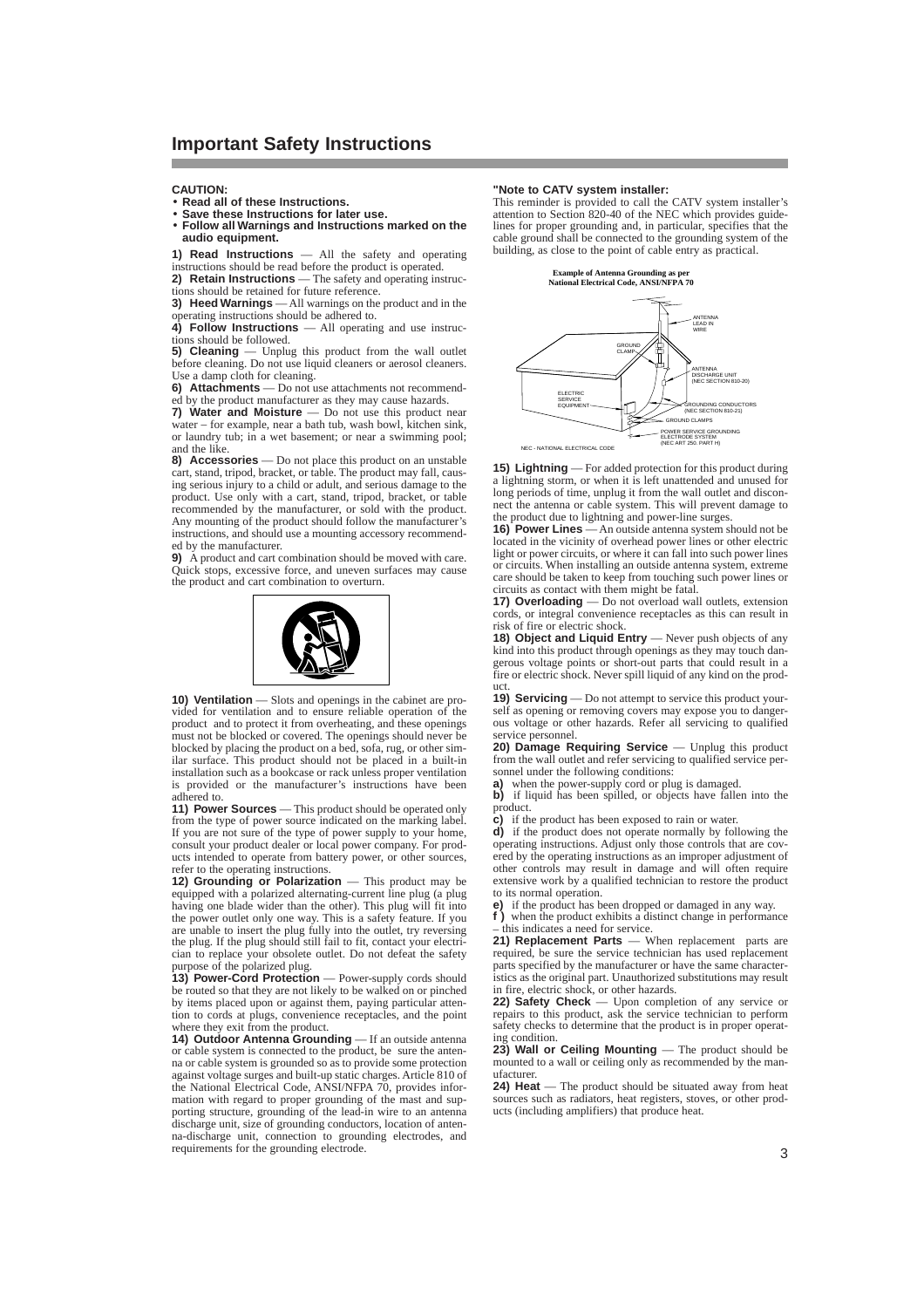## **1 – An introduction to the Porta02**

The TASCAM Porta02 MiniStudio allows you to produce recordings which are not possible with an ordinary stereo cassette recorder.

We suggest that you read at least this section 1 and also [3, "Making your first](#page-12-0) [recording"](#page-12-0) before you start using the Porta02. Spending a little time reading now will save you a lot of time in the future. You can read the rest of the manual at any time.

## **1.1 Multitrack recording – a brief introduction**

This section gives you a brief introduction to some of the terms and techniques used in recording. If you are unfamiliar with these terms, you may find it useful

#### **1.1.1 Multitrack recorders**

When you listen to a commercial recording (CD, cassette, etc.), it is quite probable that the different parts of the piece will have been recorded at different times.

This is done by "multitracking"–taking the different sounds, feeding them through a mixer's inputs ("channels") and recording them on a special tape recorder which splits the tape into "stripes", each stripe being used for a different part of the music.

These stripes are called "tracks", and the parts recorded on them may also be called "tracks". Since there are many tracks on a tape, the term "multitrack" is used to describe these tapes and recorders.

to read through this section so that you understand the rest of the manual, which uses the terms explained here.

The Porta02 allows you to record up to 4 tracks on inexpensive Type II (chrome) cassettes using the same principle as larger studios–taking inputs into a mixer's channels, feeding them into a recorder which can record tracks independently of each other, and building up the song by recording new tracks while listening to what has been recorded before ("monitoring").

The advantage of working with multitrack recording is that the whole group of musicians does not have to repeat the whole piece if one person makes a mistake.

The illustration below shows you how tracks are arranged on an ordinary stereo cassette tape, as well as on the Porta02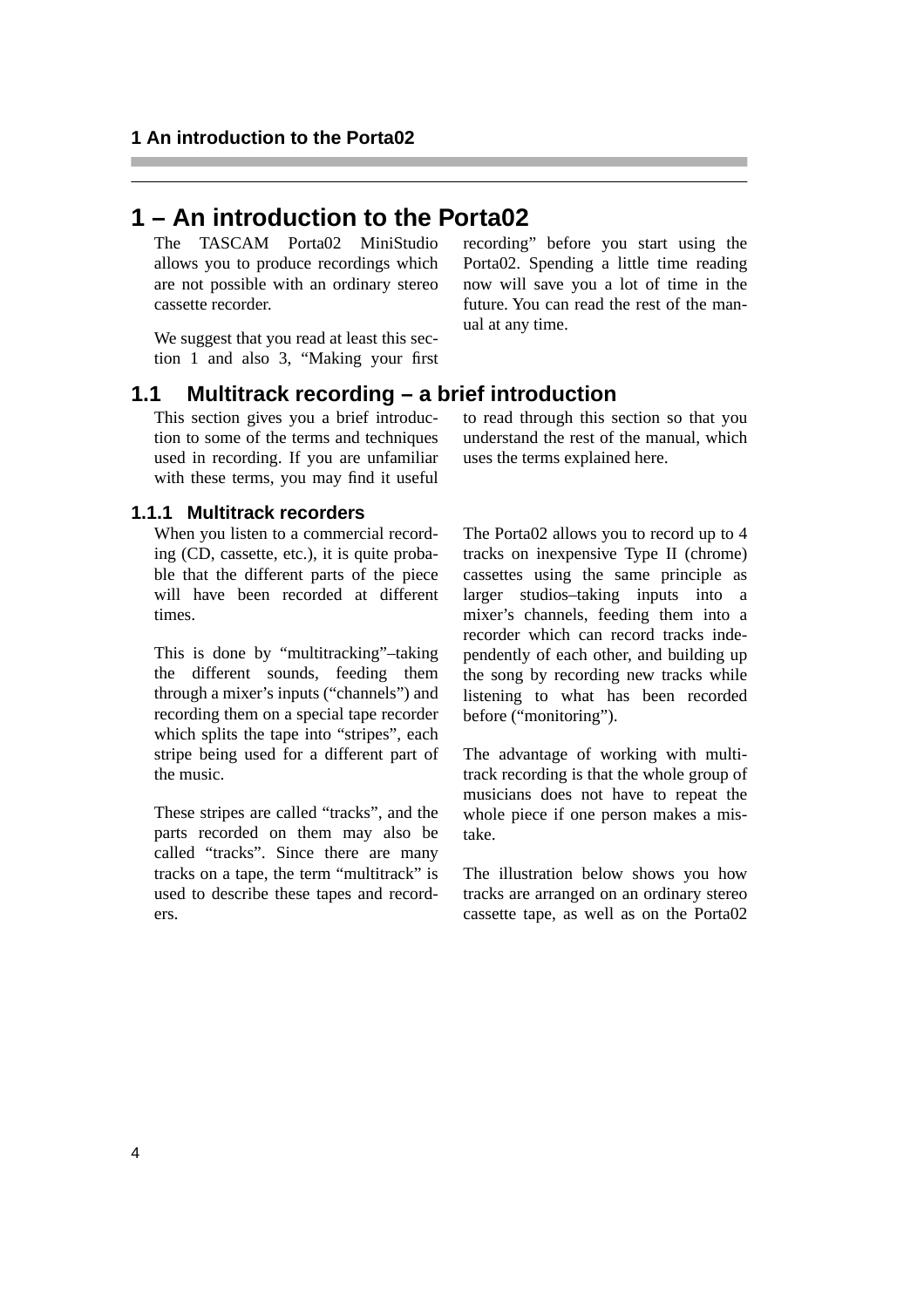and on A/V cue-equipped cassette recorders.



Notice that the stereo cassette arrangement allows you to use both sides of the cassette, by playing the tape in the other direction. The Porta02, however, uses the whole width of the tape. Notice also that

one pair of L and R tracks on the stereo cassette take up the same positions as tracks 1 and 2 on the Porta02. This can be important for your recording projects, as we will see later on.

## **1.1.2 Mixing down**

Another advantage of multitrack recording is that when you come to make the final version (on CD, cassette, etc.), you can adjust the level (volume) of each track, so that the piece sounds the way you want.

As well as adjusting the track levels, you can also adjust the position of each track with regard to the left and right speakers. This is called "panning", and the controls used to do this are called "panpots". By

**1.2 Some safety notes and precautions**

- Always use the PS-P2 power adaptor supplied with the Porta02. If you use any other adaptor, there is a risk of damage, or even fire. Make sure that the input voltage marked on the PS-P2 adaptor matches the power supply you are using. If you are in any doubt, consult your TASCAM dealer.
- Turn off your Porta02 and remove the cassette when you are not using the Porta02. If you will not be using it for an extended period of time, unplug the PS-P2 adaptor.

using the panpots, you can make the tracks appear to come from the left or the right speakers or anywhere in the middle.

The technique of converting a multitrack recording to a stereo recording is called "mixing down" to a "stereo master" or "mastering" recorder. The Porta02 includes a mixdown section which allows you to mix to a stereo cassette or MD recorder.

- When connecting or disconnecting the Porta02 to or from any other equipment, make sure the power to the Porta02 and all other equipment is turned off. This will avoid possible damage to equipment.
- Do not keep your Porta02 in a very hot place. Remember that in sunny weather, the inside of a parked car heats up very quickly. Avoid leaving your Porta02 in such a place.
- Do not spill liquid onto your Porta02. Avoid eating, drinking and smoking near it (smoke particles are bad for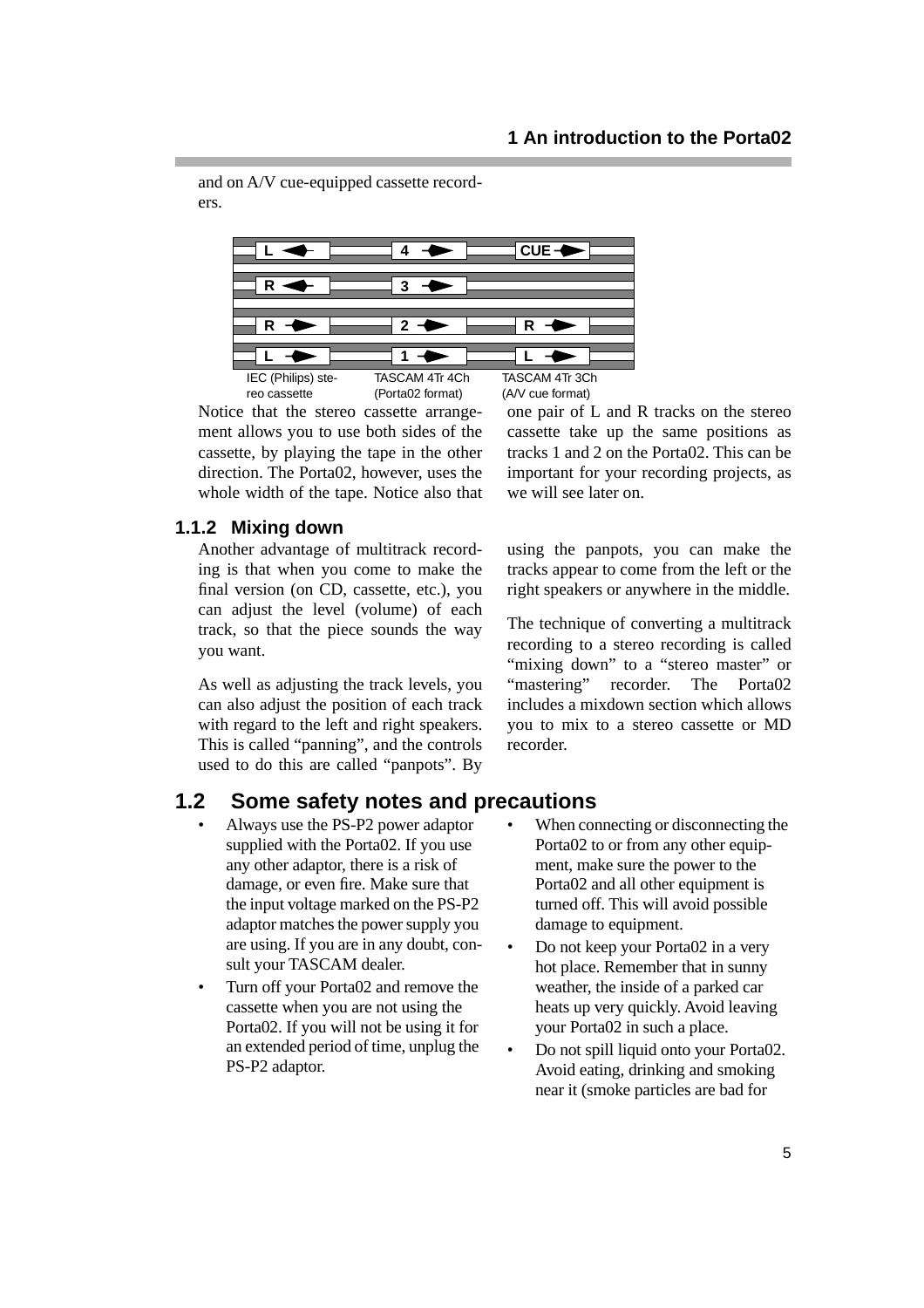audio equipment). If any liquid or any objects such as paperclips, guitar picks, etc. fall inside the Porta02, do not try to operate it. Return it to a TASCAM service center for repair.

If the case of the Porta02 becaomes dirty, clean it only with a damp (not wet) cloth, moistened with a little

## **1.2.1 Tape cassettes**

Since the Porta02 uses the whole width of a cassette tape, you can only play and use one side of a cassette. You should try to use either side A or side B for all cassettes, to avoid confusion when changing tapes.

Only use Type II (chrome or  $CrO<sub>2</sub>$ ) cassettes with the Porta02. Find a reliable brand and stick with it. The time you spend creating your multitrack master is worth much more than the small difference in price between cheap and highquality cassettes. High quality cassettes will cause you fewer problems in the long run.

## **1.2.2 Record-protecting cassettes**

The record-protect tab on a cassette stops you recording on that side when it is removed. The Porta02 also recognizes this protection, and will not allow you to record on the side of a cassette where this tab has been removed.

## **1.2.3 Playing back stereo cassettes**

As mentioned earlier, the Porta02 can play back cassettes recorded on a stereo cassette recorder, using tracks 1 and 2. Also, if tracks 1 and 2 have been recorded on the Porta02, these cassettes can be played back on a stereo cassette recorder.

However, if tracks 3 and 4 are used for recording on the Porta02, these **cannot** detergent. Do not use solvents or thinners, etc. to clean the Porta02, as these will damage the surface.

• There are no parts inside the Porta02 that you can repair by yourself. Do not open the Porta02 case or try to make any repairs. Return it to a TASCAM service center for repair.

To avoid having to wind and rewind a lot of tape, use the shortest possible cassettes for your projects. Remember that because you are only using one side of the cassette, the marked length of the tape will be halved (that is, a C60 tape will run for 30 minutes, a C40 for 20 minutes, etc.).

#### **NOTE**

Never use C120 cassettes with the Porta02. The tape in these cassettes is thin, and may stretch and break.

Always store cassettes in a safe place (away from the magnetic fields produced by speakers, television sets, computer monitors, etc.).

However, we suggest that you remove **both** tabs when you want to protect a Porta02 cassette. This will stop you putting in the cassette the wrong way round and recording over old material accidentally.

be played back on a stereo cassette recorder.

Also, note that if a cassette has been recorded with noise reduction, such as Dolby, etc., it will sound strange when played back on the Porta02. Any tapes (tracks 1 and 2) recorded on the Porta02 should be played back without noise reduction on a stereo recorder.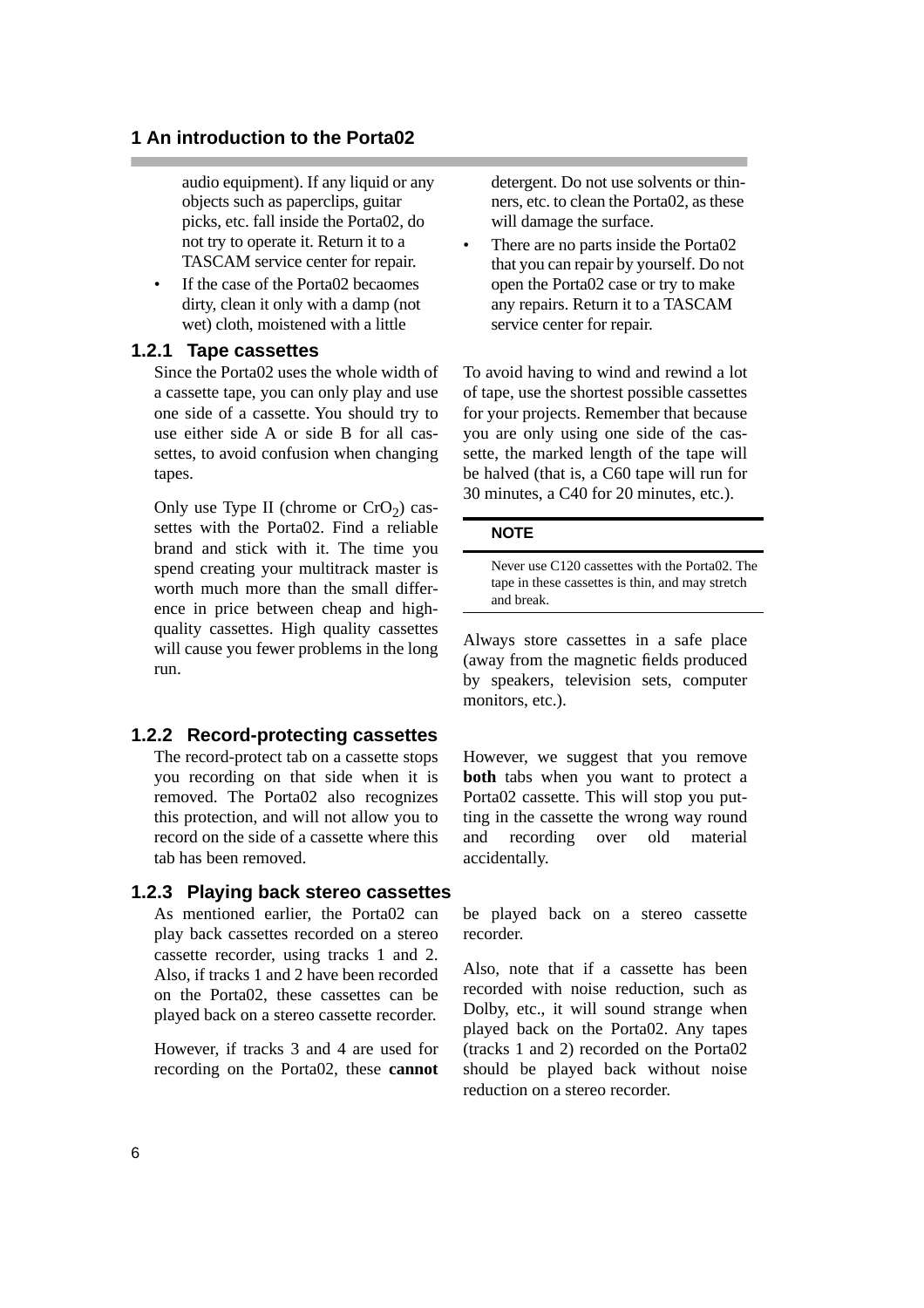## <span id="page-6-0"></span>**1.2.4 Cleaning the heads**

You should clean the tape heads of the Porta02 regularly to keep it working properly. Dirt and tape oxide buildup on the heads will force the tape away from the tape head gaps that record and playback. Head cleaner will remove the dirt and restore the sound quality.

In addition to affecting performance by coating the heads, and keeping the tape away from the recording and playback gaps, dirt and oxide in the tape path will also act in the same way as very fine sandpaper, which will wear down internal parts of the Porta02, and affect the recording in this way as well.

All of these problems can be avoided if you buy a head cleaning kit such as the TEAC TZ-261 and keep it with your Porta02 for regular use. The kit consists of head cleaner, cleaner for the rubber parts of the Porta02, and cotton-tipped swabs. The cost of such a kit is less than the cost of a couple of high-quality cassettes and will pay for itself in better per-

## **1.2.5 Cleaning the pinch roller**

You should also clean the rubber pinch roller at regular intervals (at least once each day that you use the Porta02).

- **1) Open the tape cassette cover.**
- **2) Press the PLAY key.**

The pinch roller will engage with the capstan shaft and start turning.

formance and longer life from your Porta<sub>02</sub>

#### **WARNING**

Only use head and rubber cleaning fluid and cleaning swabs designed for use with tape recorders. The use of any other cleaning materials may cause damage to the Porta02.

Clean the heads and metal parts of the tape path before every session with the Porta02 and also after every session.



- **1) Open the tape cassette cover.**
- **2) Carefully clean the heads and metal parts as shown in the illustration using a swab dipped in the head cleaning fluid.**
- **3) Dry off the heads with a dry swab.**

#### **3) Press a swab dipped in the rubber cleaning fluid against the right side of the pinch roller.**

If you press the right side of the roller, the swab will not get caught between the roller and capstan.

**4) Dry the capstan with a dry swab and make sure that there is no material on the pinch roller or capstan before you insert a cassette.**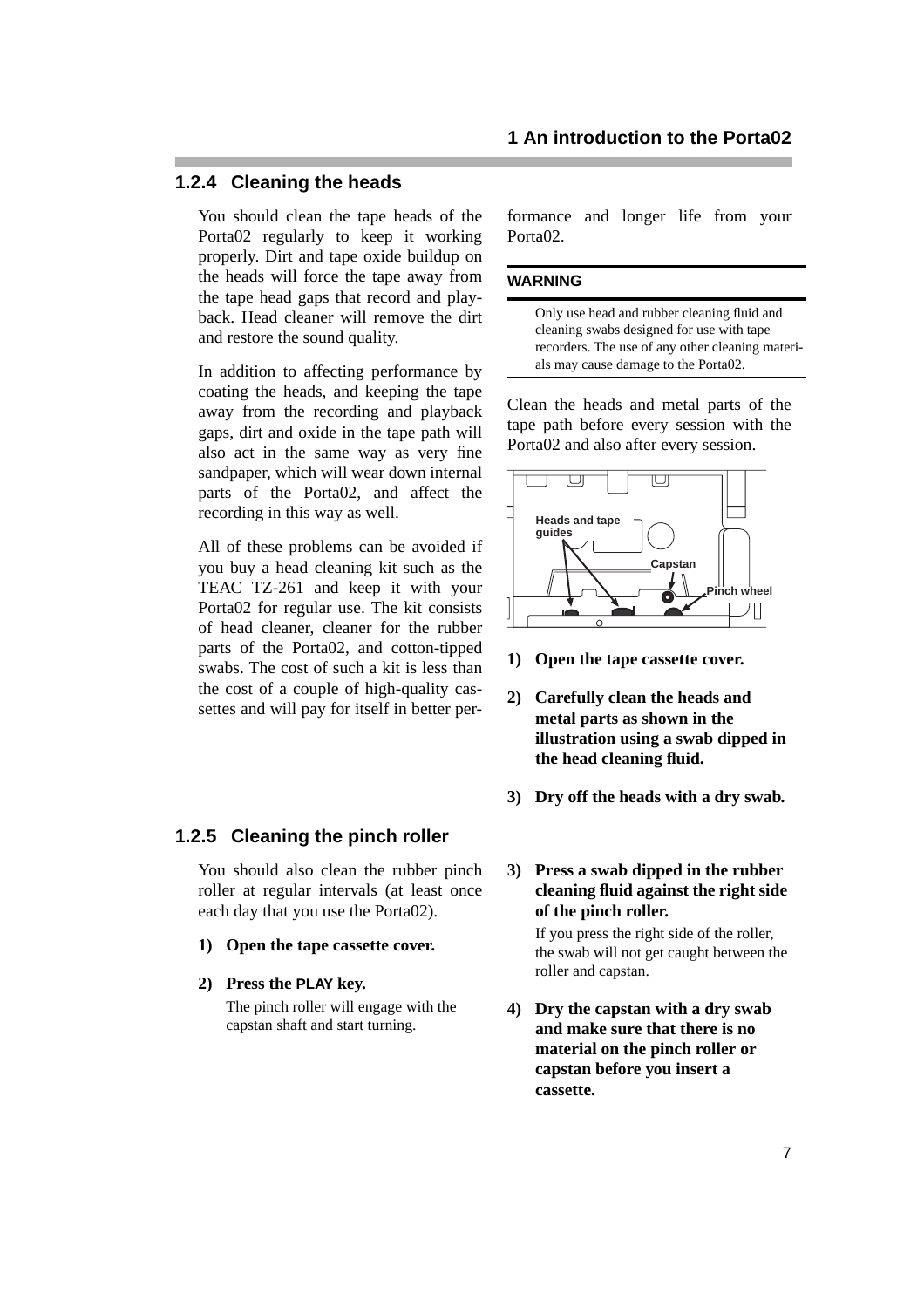## <span id="page-7-0"></span>**1.3 What you need to make recordings**

Apart from the Porta02 itself, you will need:

- Some kind of stereo mastering recorder to produce the stereo recordings. This can be a cassette recorder such as the TASCAM 102Mk II or an MD recorder such as the TASCAM MD301. A recorder which does not have recording level controls is not suitable for use as a master recorder.
- You will also need RCA (pin or phono) cables to connect the Porta02 to other equipment.

## **1.4 Connecting the Porta02**

- **1) Make sure all the equipment is turned off.**
- **2) Connect the LINE OUT terminals of the Porta02 to the amplifier, using a pair of terminals on the amplifier such as AUX or VIDEO.**

#### **NOTE**

Do not use any terminals marked **PHONO** or intended for record decks. These are connected to a special circuit inside the amplifier which makes them unsuitable for anything except record decks.

#### **3) Connect your mastering recorder to a set of four TAPE terminals on the amplifier (two for REC and two for PLAY).**

You may be using an integrated system in which the mastering recorder and amplifier are built into one enclosure. In this case, you do not need to follow step 3.

# **2 – Parts of the Porta02**

This section gives an explanation of the different parts of the Porta02, and what Some monitoring equipment (some kind of amplifier and speaker system).

- Headphones, if you intend doing any work with microphones. These will avoid acoustic feedback ("howlround") when recording. Additionally, headphones are sometimes useful when panning tracks on mixdown, as you can hear the precise position of each track.
- Of course, you will also need some kind of sound source to record (instrument or microphone, etc.).

You can listen to the Porta02 by selecting the amplifier's input source to be from the terminals to which you connected the Porta02 (**AUX** or **VIDEO**, etc.).

When you have mixed down and you want to listen to the mixed tape, you should select the mastering recorder as the amplifier's input source.

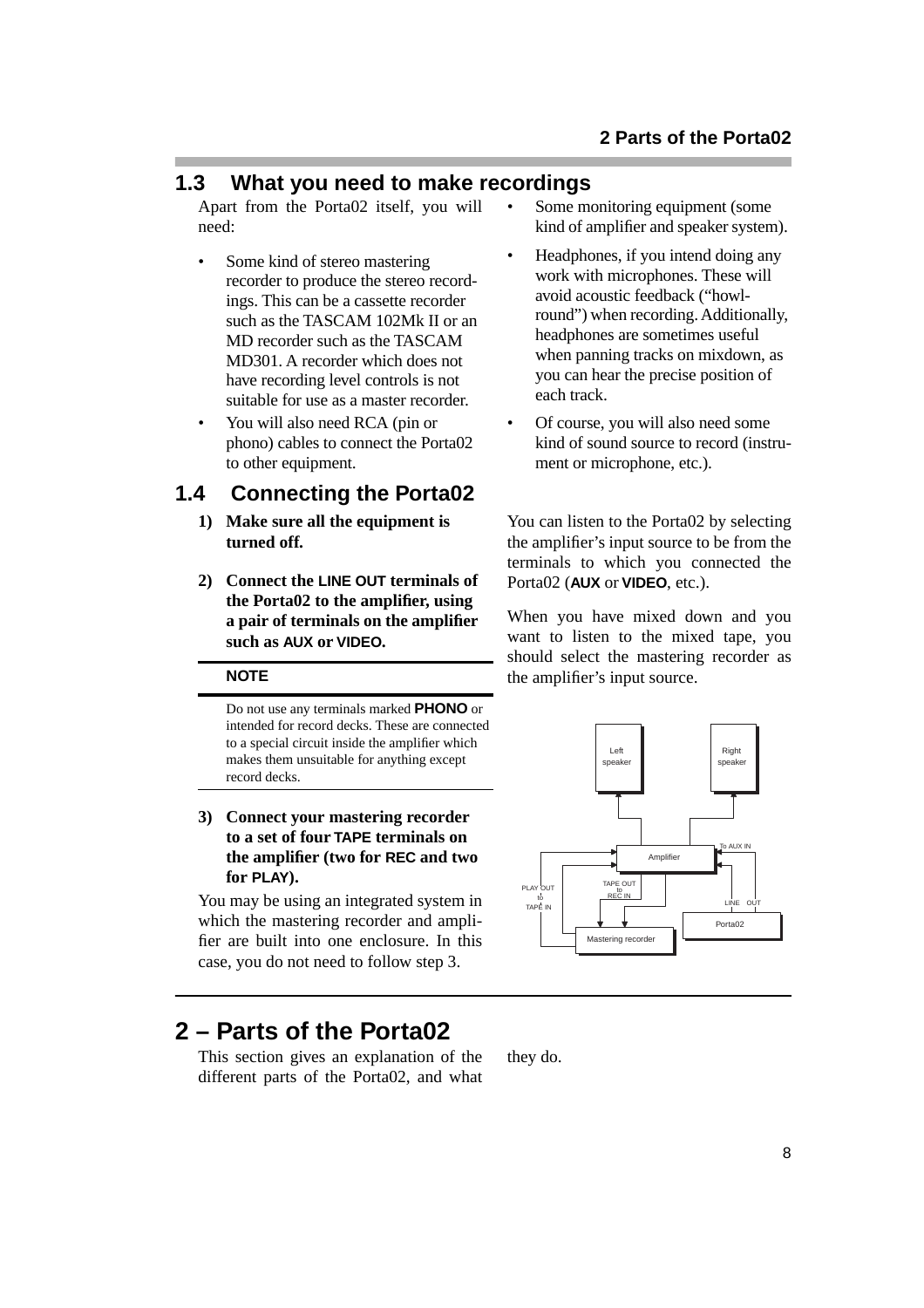# **Parts of the Porta02**



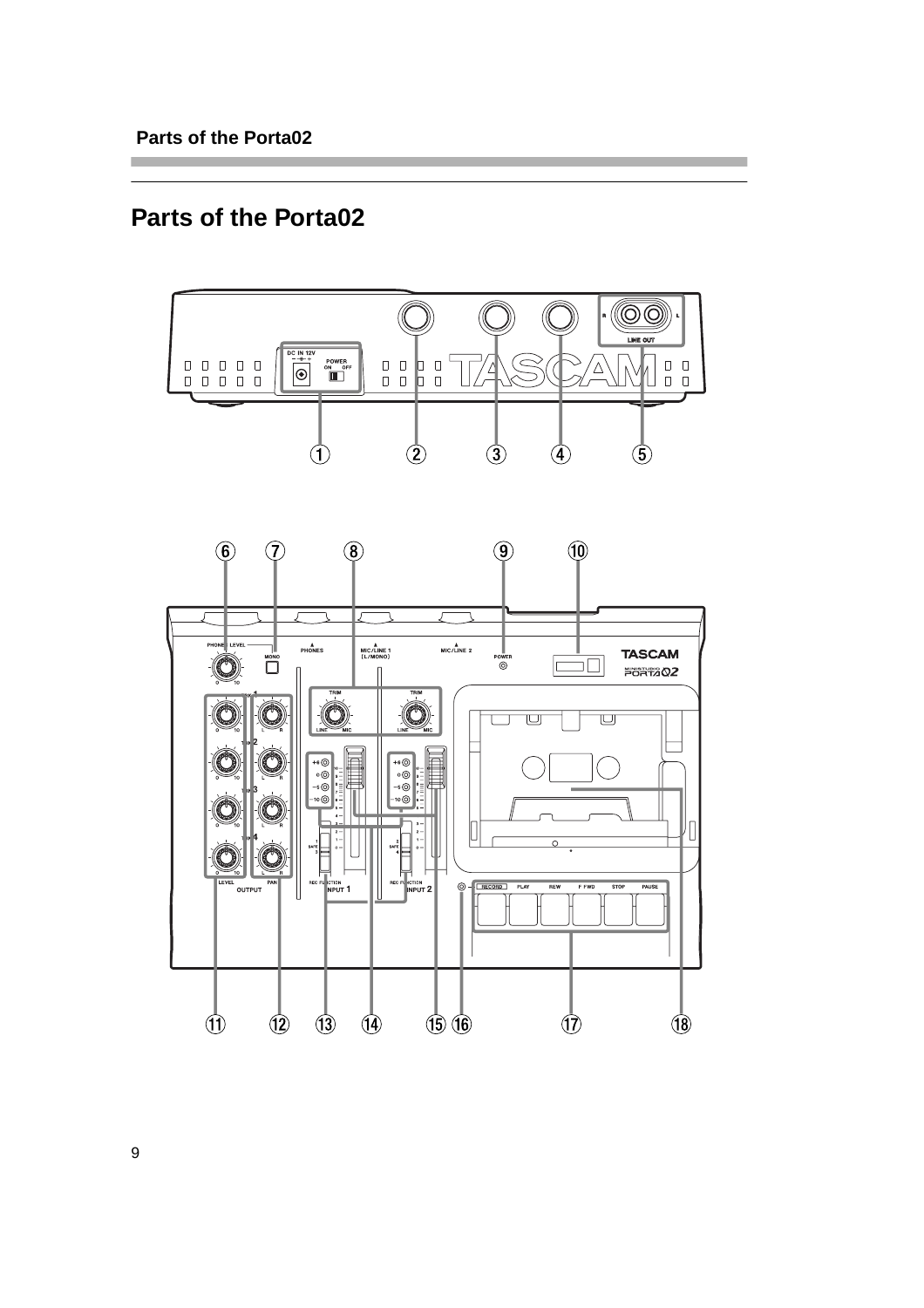## **[1] POWER IN and switch**

Use this jack to connect the PS-P2 AC adaptor which comes with your Porta02. When connecting the power, make sure the power switch is off (slide it to the right, as you look from the back).

#### **WARNING**

DO NOT use any adaptor with the Porta02 except the PS-P2 adaptor which comes with the Porta02.

Slide the switch to the left (looking from the back) to turn on the power to the Porta<sub>02</sub>.

## **[2] MIC/LINE 2**

Use this 1/4" phone jack to connect the second channel audio source (instrument or microphone) to the Porta02.

#### **WARNING**

The Porta02 is designed to record signals from microphones, CD players, tape decks and musical instruments. It is not designed to record signals which come from the speaker outputs of any amplifier or equipment. If you try to plug such signals into the Porta02, you will almost certainly damage both the Porta02 and the other equipment.

## **[3] MIC/LINE 1 (MONO)**

Use this 1/4" phone jack to connect the first channel audio source (instrument or microphone) to the Porta02.

If you connect an audio source to this jack, but do not connect a source to the **MIC/LINE 2** jack, the source at this **MIC/ LINE 1** jack acts as a mono source, that is, it will be split between the first and second channels as if you had plugged the same source into both jacks.

## **[4] PHONES jack**

This 1/4" jack allows you to connect a pair of stereo headphones to the Porta02.

#### **WARNING**

Do not use headphones equipped with a mono jack. This will cause damage to the Porta02's headphone amplifiers.

## **[5] LINE OUT**

Use these RCA (pin or phono) jacks to connect your Porta02 to the amplifier or mastering recorder.

## **[6] PHONES LEVEL**

This control adjusts the volume in headphones connected to the **PHONES** jack. Turn clockwise to increase the volume. There will be no output from the **PHONES** jack when the control is fully counter-clockwise. It has no effect on the level from the **LINE OUT** connectors.

## **[7] MONO switch**

When this switch is pressed down (in), it changes the stereo signal from the **PHONES** jack into a mono signal (the same signal will be output from both the left and right channels). Press it again to return it to the "out" stereo position. It does not affect the signal from the **LINE OUT** connectors.

## **[8] TRIM (1 and 2)**

Different pieces of equipment output signals at different levels. The **TRIM** controls allow you to match the Porta02 to these levels. A piece of equipment such as a CD player or cassette deck will output signals at a high (**LINE**) level, so the trim control should be turned fully counterclockwise when such a device is being recorded. A microphone on the other hand, produces a lower signal level, and so the **TRIM** control should be turned fully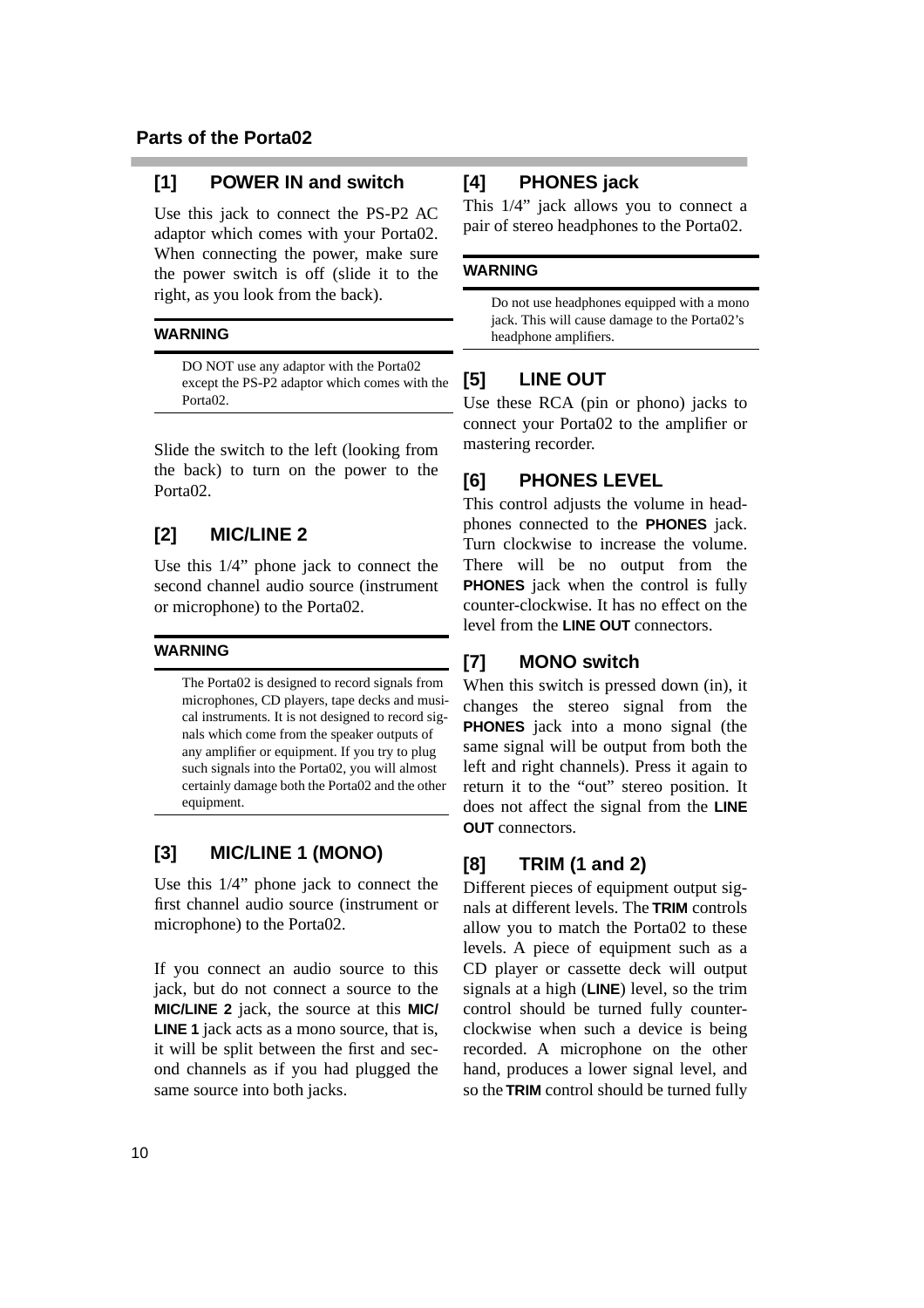clockwise to **MIC** for any channel which is recording a microphone.

Instruments such as electric guitars produce a signal which is between **MIC** and **LINE** levels and the **TRIM** control should therefore be somewhere between fully clockwise and fully counter-clockwise. See [3.3, "Setting the level"](#page-13-0) for full details of how to adjust the **TRIM** controls for different input sources.

## **[9] POWER indicator**

This yellow light is lit when the Porta02 is connected to the power supply and switched on.

## **[10] Tape counter and reset button**

The tape counter allows you to note different parts of the tape and locate to them. Press the reset button to reset the counter to "000" at any time (we suggest that you only do this at the beginning of a recording).

## **[11] OUTPUT LEVEL controls**

These controls change the levels of the four tape tracks in the **LINE OUT** and **PHONES** outputs. When one of these controls is turned fully counter-clockwise, the tape track corresponding to that control will not be heard in the **LINE OUT** and **PHONES** outputs.

## **[12] OUTPUT PAN controls**

These controls change the position of the four tape tracks in the stereo **LINE OUT** and **PHONES** outputs. When one of these controls is turned fully counter-clockwise, the sound of the corresponding tape track will appear to come from the left, and when turned fully clockwise, it will appear to come from the right. When in the center position, the output will appear equally from both the left and right.

When the **PHONES MONO** switch is pressed, these controls will have no effect on the output from the **PHONES** jack.

## **[13] REC FUNCTION switches (1 and 2)**

These switches control where the signals coming into the **MIC/LINE** jacks will be recorded. For both switches 1 and 2, the center position is marked as **SAFE**. When a switch is in this position, no signal will be recorded on tape. However, you can still listen to the signals coming into the **MIC/LINE** jacks and view the levels on the meters.

When set to a number (**1** or **3** for channel 1, or **2** or **4** for channel 2), the signals input to the channel will be recorded on the track whose number has been set on the switch. This is called "assigning" or "routing" channels to tracks.

## **[14] Channel meters (1 and 2)**

Each channel has a set of four LED indicators which show the level of the signals sent to the **LINE OUT L** and **R** jacks. Exactly what is metered depends on the **REC FUNCTION** switch settings, but generally, they display the signals at the **MIC/ LINE IN** jacks, and when the input channels are set to **SAFE**, the meters show the off-tape signals, whose levels and pan positions are set using the **OUTPUT LEVEL** and **PAN** controls.

The best level for any input signal is when an averagely loud part of the signal lights the red **0** indicator, and the **+6** indicator (also red) is only lit by the loudest parts of the signal. See [3.3, "Setting the](#page-13-0) [level"](#page-13-0) for details of how this should be set up.

## **[15] Channel faders (1 and 2)**

These faders are used to adjust the level of the signals coming into the **MIC/LINE**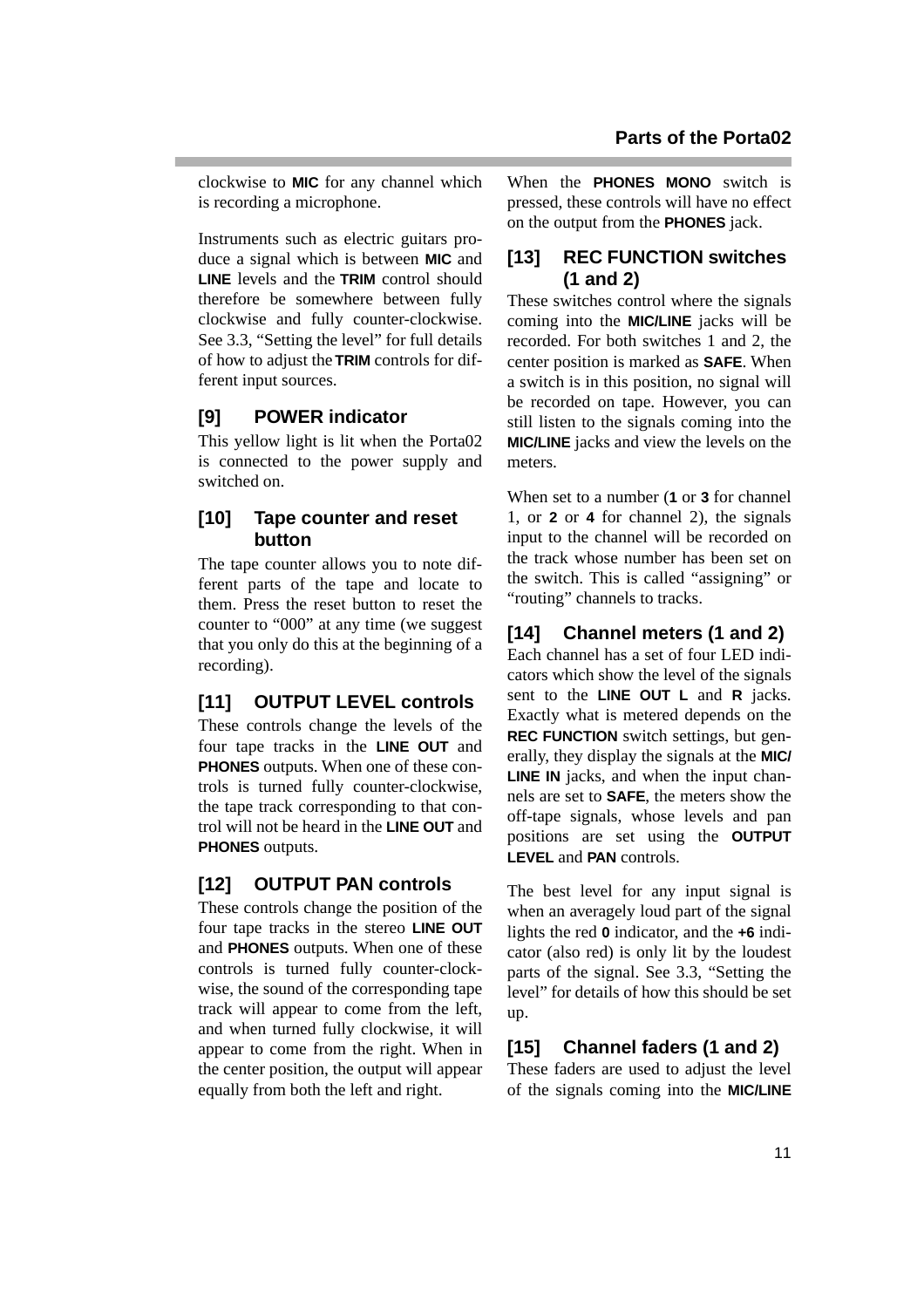## **Parts of the Porta02**

**IN** jacks. They should be used together with the TRIM controls [\(see 3.3, "Setting](#page-13-0) [the level"\)](#page-13-0) to adjust the levels of the signals routed to the tape tracks.

## **[16] RECORD indicator**

This red indicator lights when the **RECORD** and **PLAY** keys are pressed, and at least one of the **REC FUNCTION** switches is not in the **SAFE** position.

Pressing **RECORD** and **PLAY** while both **REC FUNCTION** switches are set to **SAFE** has the same effect as pressing **PLAY**.

## **[17] Transport controls**

These work in the same way as the controls on most cassette recorders. However, there are a few points you should note:

• Pressing the **RECORD** key will also press down the **PLAY** key.

- If the left record-protect tab of the cassette has been broken out, or if there is no cassette loaded, the **RECORD** key cannot be pressed.
- It is not possible to go directly from recording into playback mode.
- The **PAUSE** key only pauses playback and recording. It is not possible to pause the tape in fast forward and rewind modes.
- All keys lock down when pressed, except for the **STOP** key, and only work when locked down.

## **[18] Cassette compartment cover**

The hinged cassette compartment cover is opened by lifting the tab on the right side.

There is no eject mechanism. You load and unload cassettes by hand, using a finger or fingers in the space to the right of the cassette.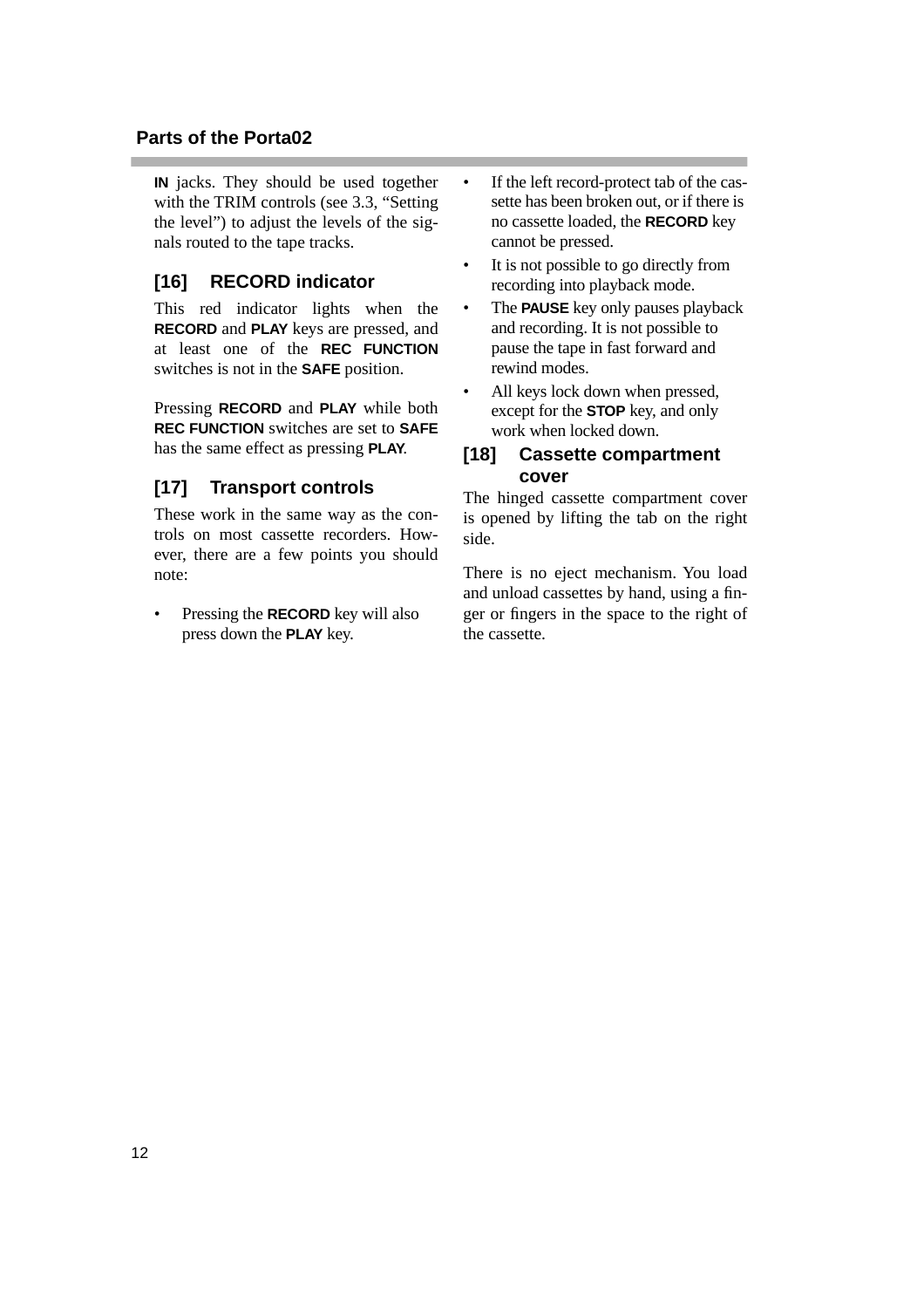## <span id="page-12-0"></span>**3 – Making your first recording**

This section describes how to make a 4-track recording using the Porta02. For this, we will assume that you are making a recording of your voice on two tracks (1 and 2), using a microphone, and recording a part of a stereo CD or cassette on the other two tracks (3 and 4). Make sure you know what you are going to say.

Start by making sure that you have all the equipment listed in [1.3,](#page-7-0) ["What you need to make recordings"](#page-7-0).

## **3.1 Setting up**

- **1) Make sure all equipment is turned off.**
- **2) Connect the LINE OUT jacks of the Porta02 to the AUX IN jacks of the amplifier.**
- **3) Connect the mastering recorder REC IN and PLAY OUT jacks to the appropriate jacks of the amplifier. See [1.4,](#page-7-0)  ["Connecting the Porta02"](#page-7-0) if you are not sure what you should be doing here.**
- **4) With the INPUT 1 fader at the 0 position, plug the microphone into the MIC/LINE 1 jack. Do not plug anything into the MIC/LINE 2 jack.**

If the microphone has a switch, make sure this switch is off.

- **5) Plug the stereo headphones into the PHONES jack of the Porta02.**
- **6) Turn on the Porta02, the mastering recorder, and the amplifier (in that order).**
- **7) Set the amplifier's input source to AUX (or the name of the jacks to which the Porta02 is connected).**

## **3.2 Getting ready**

- **1) Clean the heads and pinch roller [\(see 1.2.4, "Cleaning the](#page-6-0)  [heads"](#page-6-0) and [1.2.5, "Cleaning the pinch roller"\)](#page-6-0).**
- **2) Insert a Type II (chrome) cassette.**

The tape should be towards the front of the Porta02, and the full spool should be on the left side. Put the non-tape part of the cassette in first, and then push the tape (front) down into place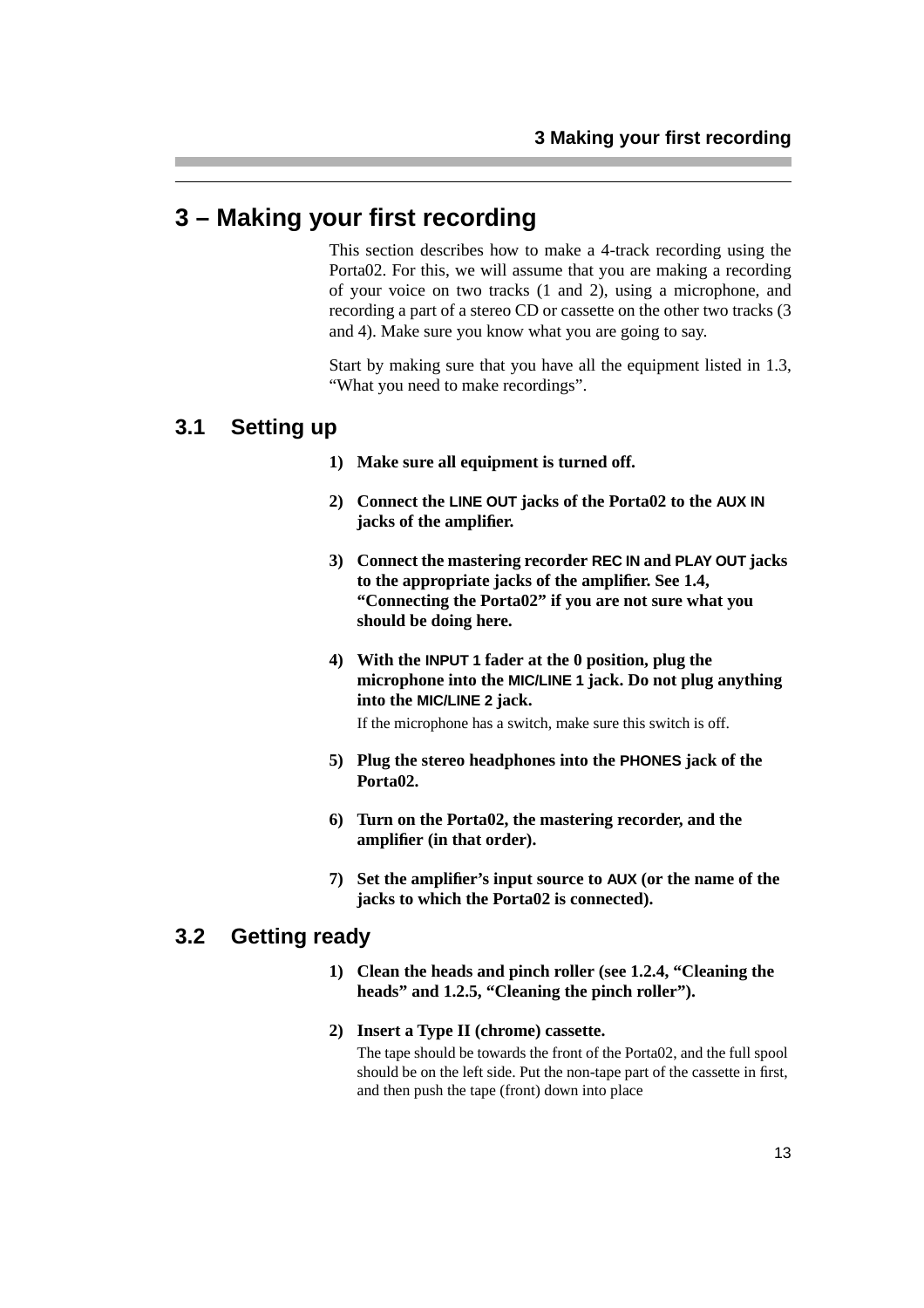**3) Play the tape for about 10 seconds and then stop the tape.**

The aim of this section is to teach you to set the input level so that the average signals coming from the microphone will light the **0**

**1) Make sure all OUTPUT LEVEL controls are set to 0. Put on the headphones and set the PHONES LEVEL to the 0 position.** If you do not do turn down the speaker volume, you will probably get feedback ("howlround") when you start using the microphone.

meter indicator, and the loudest will light the **+6** indicator.

**4) Press the counter reset button.**

## <span id="page-13-0"></span>**3.3 Setting the level**









Although you will probably end up with this control at the **MIC** position, or close to it, for now, set it to **LINE**.

## **3) Take the INPUT 2 fader to the 0 mark. Bring the INPUT 1 fader up to between the 7 and 8 marks.**

This is called the "nominal" position, and is the position where the electronics controlled by the fader will not have to amplify the signal too much (causing noise) or have too much signal going into them (causing distortion).

#### **4) Switch the microphone on if necessary. Speak into the microphone at the volume you will be recording.**

It is important than when you perform these level checks that you speak, sing or play at the level at which you will actually be recording. Most people, when they first start recording, tend to be a little louder than when they are simply checking the levels.



#### **5) While talking into the microphone, turn the INPUT 1 TRIM control clockwise until the left 0 indicator is lit most of the time, and the +6 indicator is lit on the loudest parts.**

If the **0** indicator hardly lights at all, you may be too far from the microphone, or you are speaking too softly. If the microphone uses batteries, you may need to replace them.

You can also bring the fader up from the **7-8** position to increase the level, but you should do this only after the **TRIM** control has been turned fully clockwise.



#### **6) Adjust the PHONES LEVEL until you are comfortable with what you hear in the headphones.**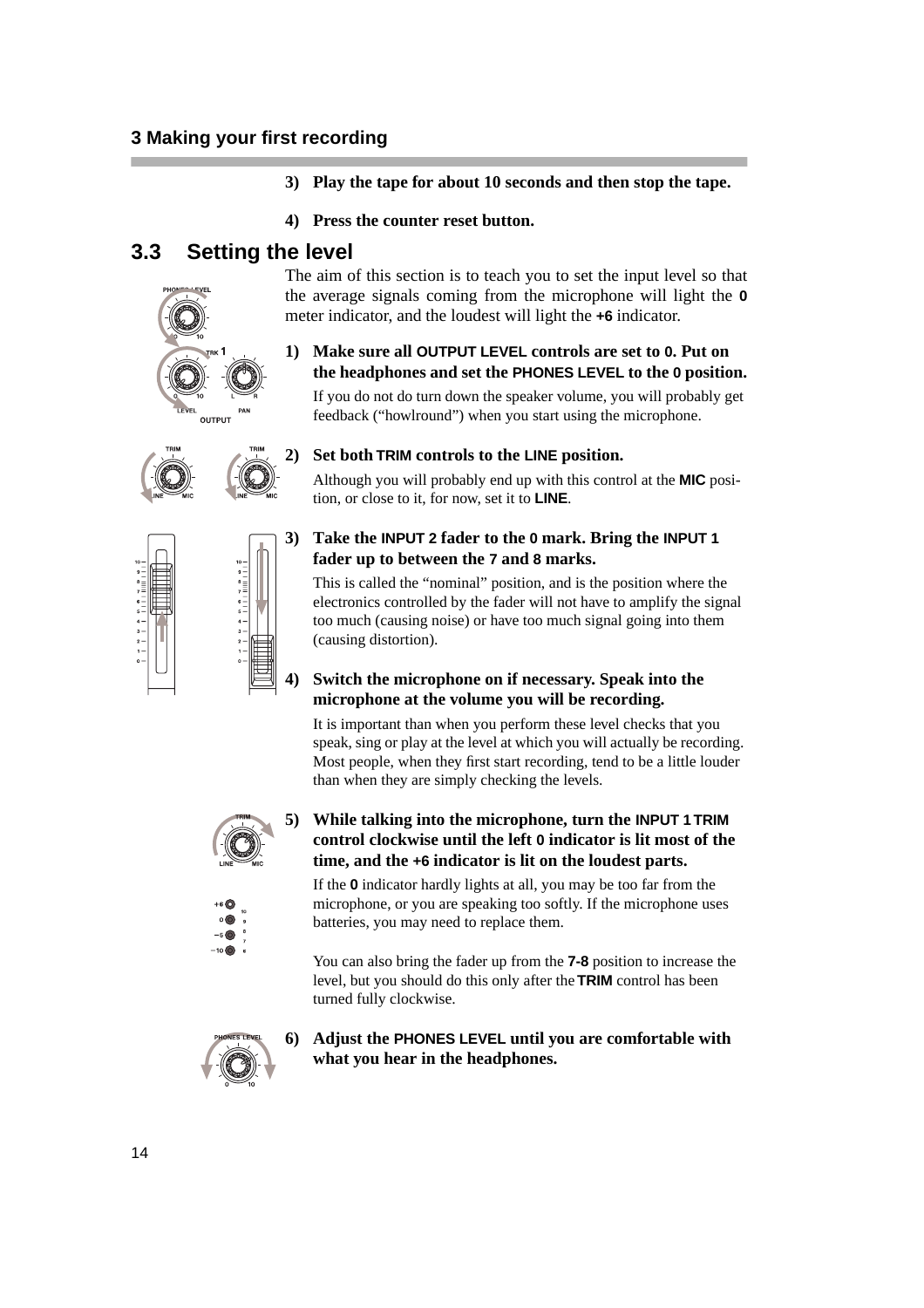## **3.4 Recording the first track**



## **1) Set the REC FUNCTION switch of INPUT 1 to 1.**

You are now ready to record on track 1. Make sure the **REC FUNC-TION** switch of **INPUT 2** is set to **SAFE**, so you don't record on it by accident.



#### **2) Press the RECORD key (which will also press the PLAY key) and start recording the first spoken track.**

If the level as shown by the meters now seems a little high, you can "back off" on the fader a little.

**STOP** REW





- **4) Rewind the tape to the 000 mark.**
- **5) Start playing the tape, and adjust the LEVEL and PAN controls of track 1 so that you can hear clearly what you have just recorded.**

Note that meter 2 now shows the level of the tape replay on the right **LINE OUT**, rather than what is being input to the tape.

#### **NOTE**

You may notice a difference between the sound you hear when you replay the tape and the sound you hear when you are recording. This is perfectly normal, and is due to the way that the Porta02 lets you hear previously-recorded material.

**6) Rewind and replay the tape again, listening carefully to your recording.**

#### **7) Rewind and re-record the track as many times as you think necessary.**

Of course, this is only a test, so it doesn't matter too much, but when you're making a real recording, it's important to make the recording as good as possible.



#### **8) When you're happy with the recording, set the REC FUNCTION switch of INPUT 1 to SAFE.**

If you replay now, both meters will now show off-tape monitoring





PLAY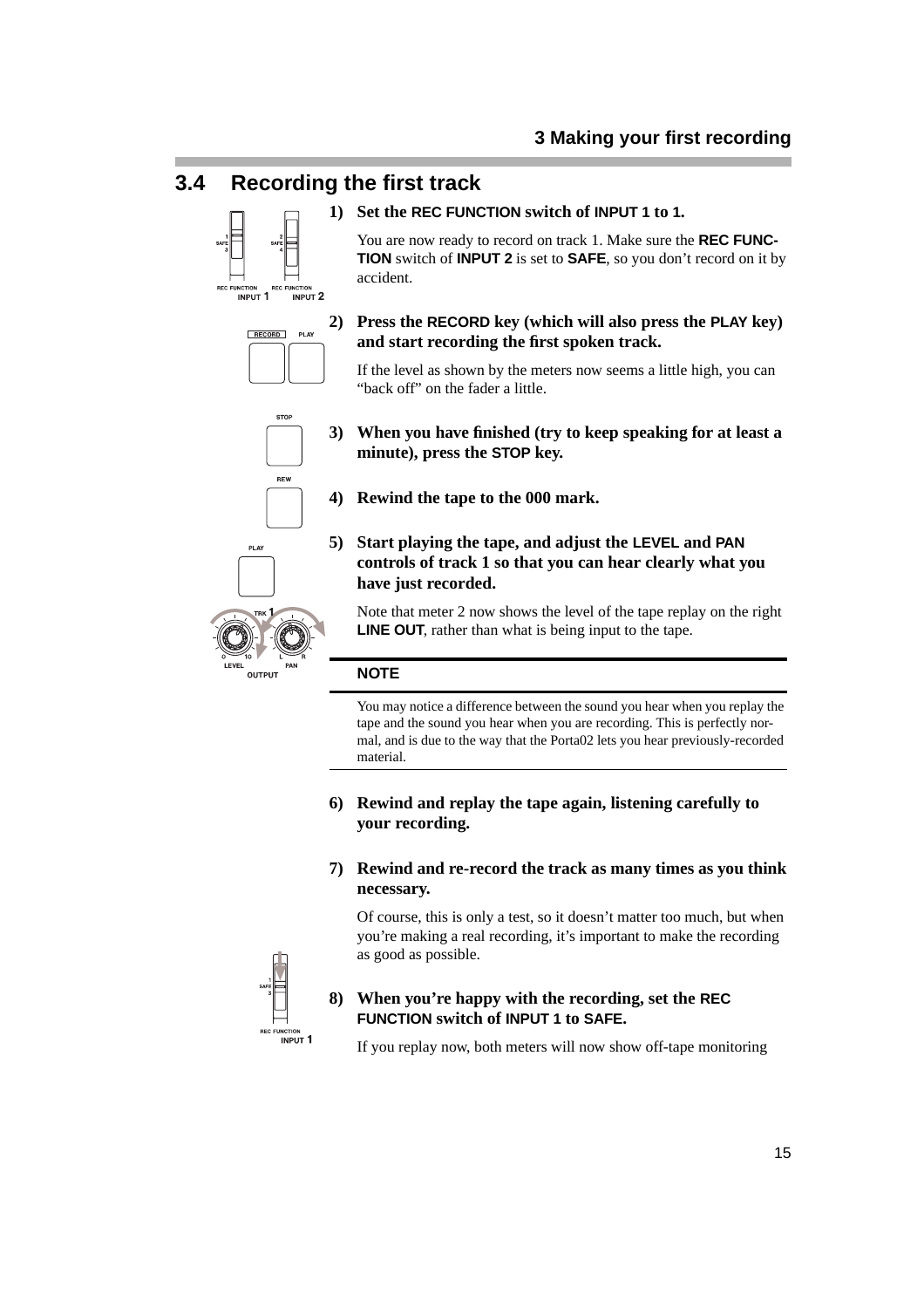## **3.5 Recording the next track**

Since you plugged the microphone into **MIC/LINE 1 / MONO**, and didn't plug anything into **MIC/LINE 2**, the microphone signal is split as if it was plugged into both channels.

- **1) Take fader 1 to the 0 mark.**
- **2) Set the level for input channel 2 in the same way as you set it for input channel 1 [\(see 3.3, "Setting the level"\)](#page-13-0).**

#### **3) Set REC FUNCTION switch for INPUT 2 to 2.**

You are now ready to record on track 2.

#### **4) Rehearse your second spoken part by playing back the first track (adjusting the level and pan if necessary) while speaking the words for the second track.**

#### **5) Rewind and record when you are ready.**

When you are recording, the meter of **INPUT 2** will show the input levels of input 2. Since the signal is now going to track 2, the meter for input 1 will not show anything.

## **6) Rewind and playback when you have recorded. Adjust the level and pan position of the two tracks with the LEVEL and PAN controls for tracks 1 and 2.**

Remember that the fader adjusts the level of what goes onto tape, not the replay levels.

When you are playing back, the meter of **INPUT 1** will show the level of the signal from the left outputs, and the meter of **INPUT 2** will show the input signal level as long as the **REC FUNCTION** switch is not **SAFE**.

**7) Rewind and repeat the recording of track 2 until you are satisfied with it.**

**SAFE input channel 2, and take both faders down to 0. Set the TRIM controls of both inputs to LINE.**



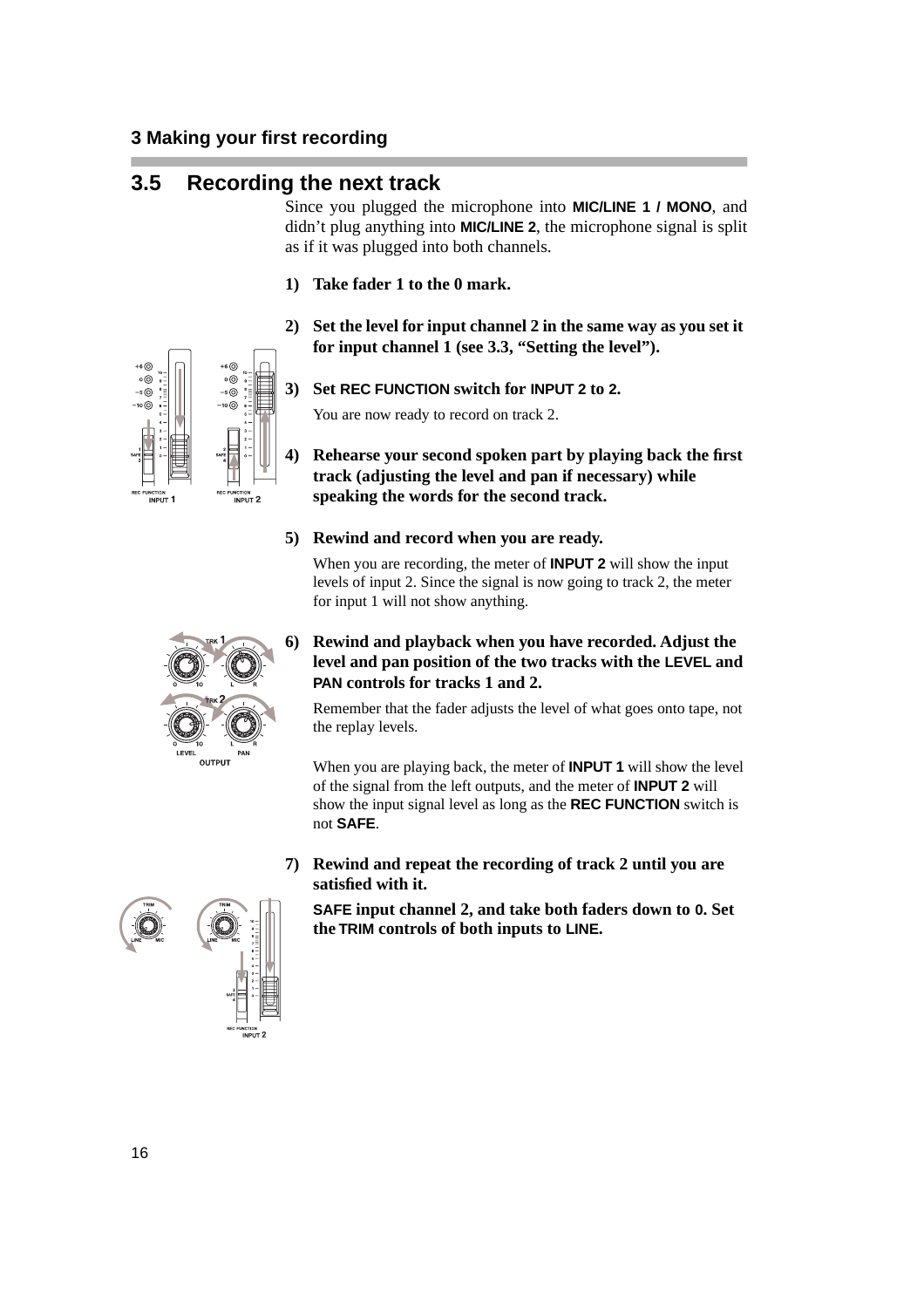## **3.6 Recording the stereo backing**

Now that tracks 1 and 2 are filled with spoken words, we'll put some backing music behind them. We'll assume that you're using a CD player here (of course, it may be an MD player or a cassette player).

#### **NOTE**

This is a test recording and will not be used except as a test. However, if you are making recordings for public performance or distribution which include pre-recorded copyright material, you should be aware of the regulations concerning copyright in the area where you live. Unauthorized recording of copyright material may be illegal.

- **1) Make sure the volume on the amplifier is turned all the way down (it should already be turned down).**
- **2) Take off the headphones and unplug the microphone.**
- **3) Connect the left and right LINE OUT of the CD player to MIC/ LINE inputs 1 and 2 of the Porta03.**
- **4) Set the REC FUNCTION switches of INPUTs 1 and 2 to 3 and 4.**

You are now ready to start recording on tracks 3 and 4.

- **5) Start playing the CD track you will be recording. Adjust the faders so that the +6 meter indicators light on the loudest parts of the CD.**
- **6) Slowly turn up the amplifier volume so that you are listening at a comfortable level.**
- **7) Make the CD ready to play, and make sure that the Porta02 is rewound to the start of the recording.**
- **8) Start recording, and start replaying the CD.**
- **9) When you come to the end of the CD material, stop the CD and Porta02, and rewind the Porta02 tape to the beginning of the recording.**



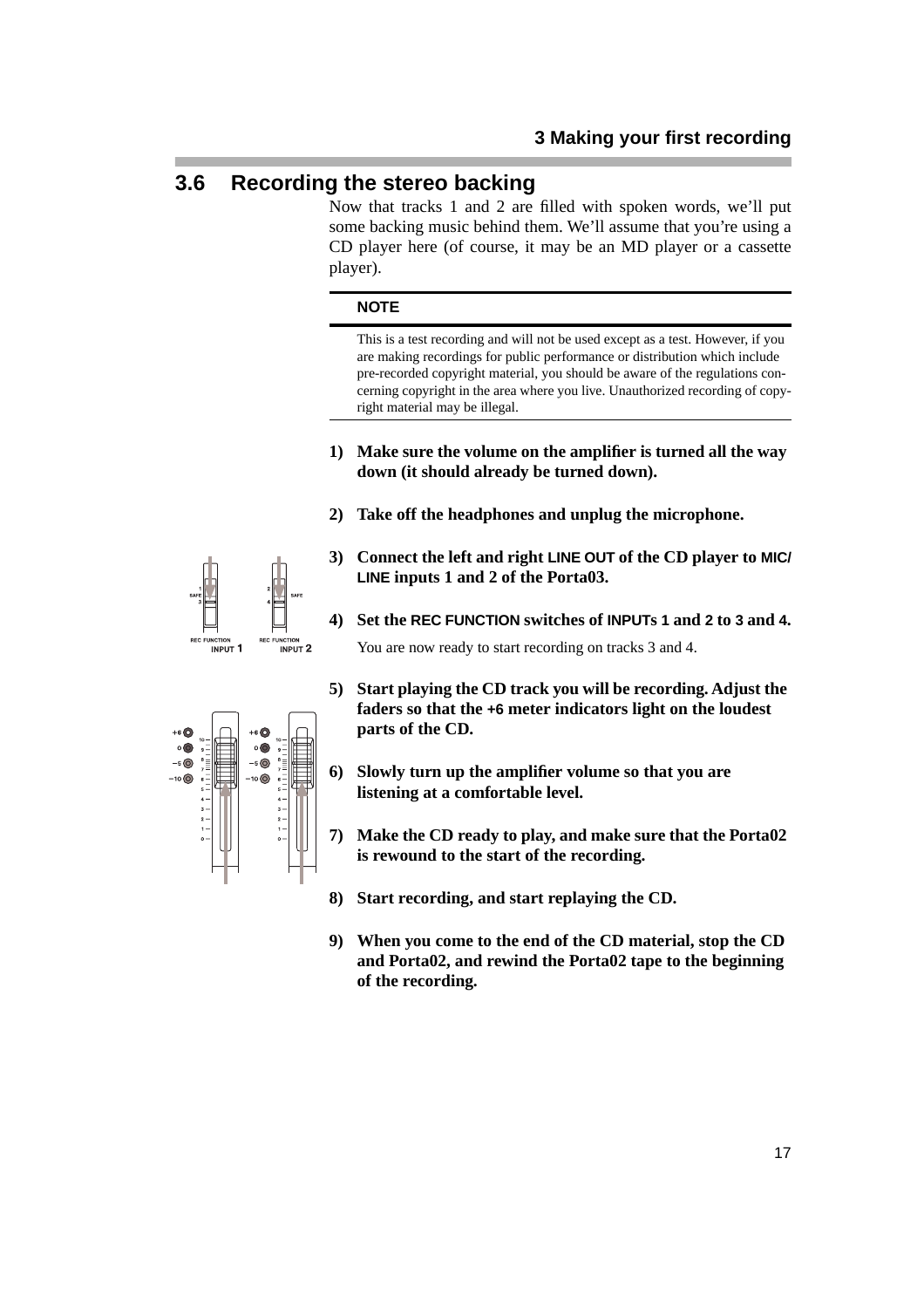## **3.7 Mixdown**

 $\begin{array}{c} {\scriptstyle\mathsf{8}}\\ {\scriptstyle\mathsf{7}}\\ {\scriptstyle\mathsf{8}}\\ {\scriptstyle\mathsf{6}}\\ {\scriptstyle\mathsf{5}} \end{array} \begin{array}{c} \\ {\scriptstyle\mathsf{8}}\\ \vdots \\ {\scriptstyle\mathsf{8}} \end{array}$ 

Make sure that your mastering recorder is connected to the monitoring system.

#### **1) Set both REC FUNCTION switches to SAFE, and move both faders down to 0.**

This will stop any extra unwanted noise from the inputs appearing in the final mix.

## **2) Make sure the mastering recorder is ready to record, and put it into record pause mode. Do not start recording yet.**

If you are using a tape for mastering, make sure that you are not recording over anything you want to keep. If you are using a new tape, make sure that you have taken the tape past the leader portion. Make the noise reduction, etc. settings on the mastering recorder, which will give you the best sound quality.

#### **3) Play back the recording on the Porta02 and adjust the OUTPUT LEVEL and PAN controls on the Porta02.**

The nominal position (the best position) for the **LEVEL** controls is about the 2 to 3 o'clock position. This is the position you should regard as normal.

It is usual to put the **PAN** controls for a stereo source such as a CD fully right and fully left. You can place the two voices anywhere in the stereo picture.

Practice adjusting the levels of tracks 3 and 4 together to fade the backing music in and out.

#### **4) While adjusting the levels on the Porta02, watch the recording levels on the mastering recorder. If they are too high, take down the recording level on the mastering recorder.**

Remember that if you are recording on a digital recorder, such as an MD recorder, if the signal levels are too high, the result will be extremely unpleasant distortion. Analog recorders, such as cassette decks, will also distort if the levels are too high, but the distortion is much more pleasant (even so, you should try to avoid distortion in the mixdown).

- **5) When you are happy with the mix rehearsal, rewind to the start of the recording on the Porta02.**
- **6) Start recording on the mastering machine, and start playback on the Porta02.**

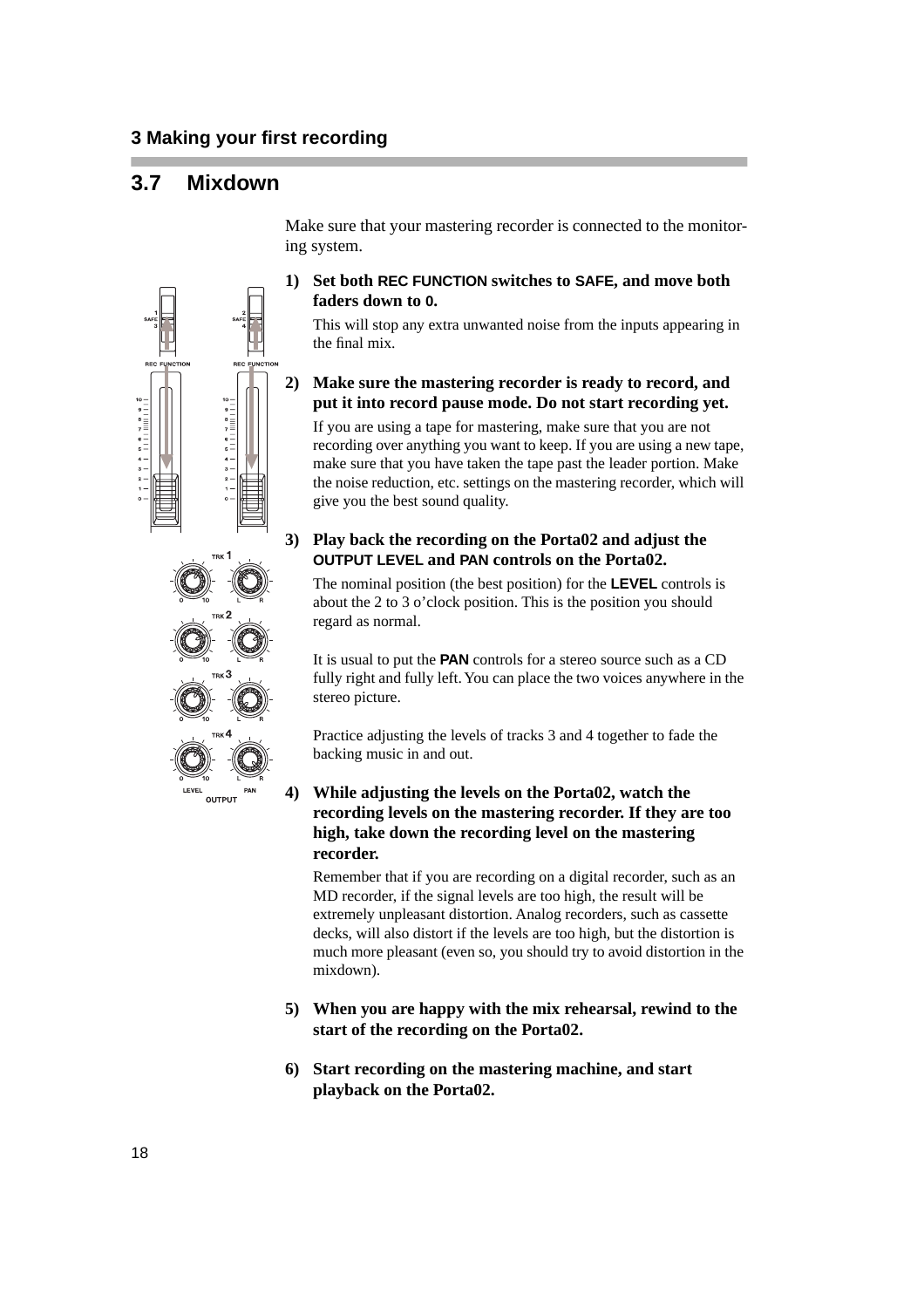- **7) Mix the tracks, fading the backing music on tracks 3 and 4 to taste.**
- **8) At the end, stop both machines. Rewind the mastering recorder.**
- **9) Set the amplifier input source to the mastering recorder, and replay your mix.**
- **10) If you are not happy with the mix, you can do it again, either recording over the old mix, or adding the new mix after the old one.**

Congratulations! You have now completed your first recording project with the Porta02. Rewind the Porta02 tape to the start, remove it, and clean the Porta02's heads.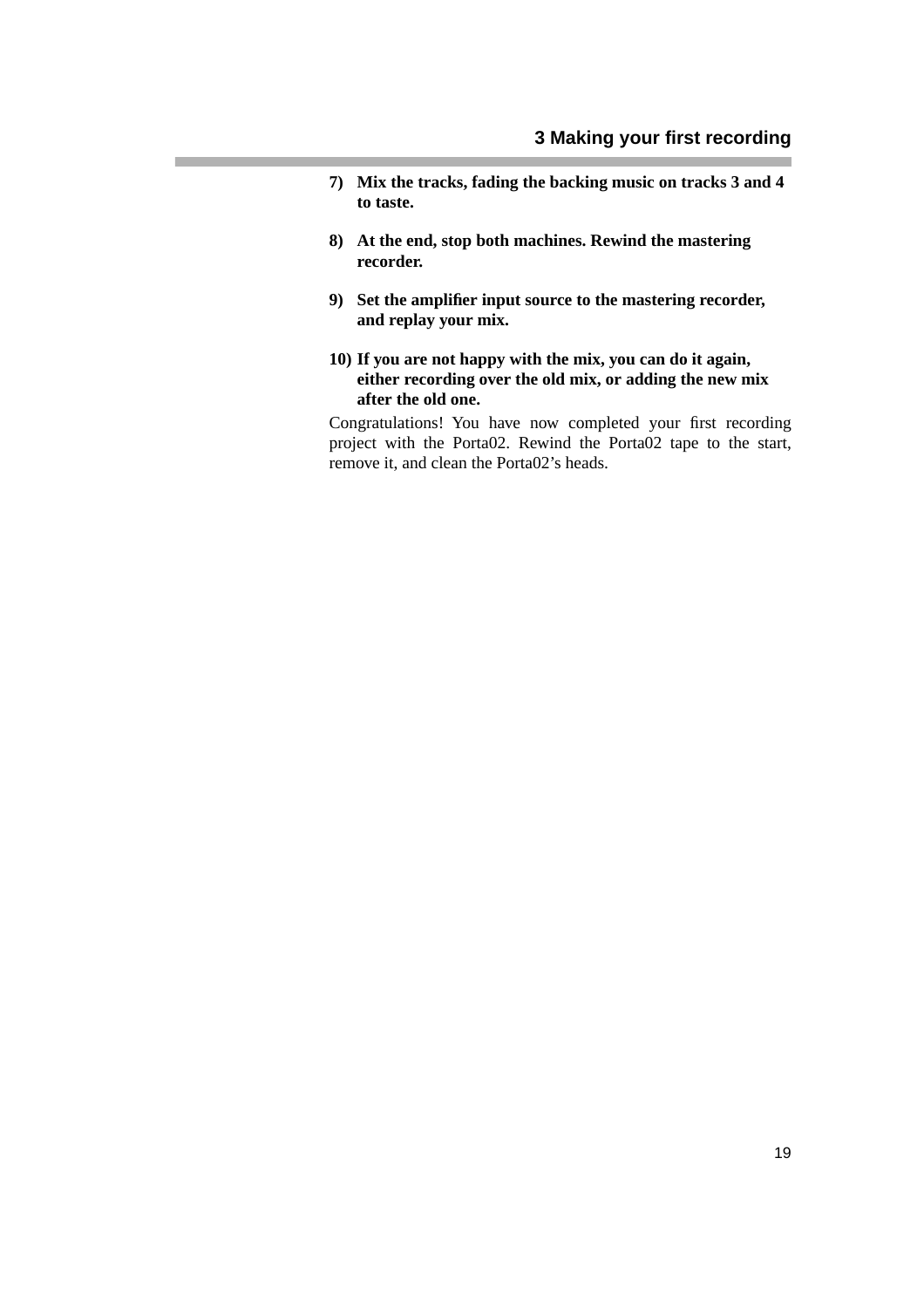## **4 – Hints and advanced tips**

This section gives a few hints and tips which may be useful to you when you make recordings using the Porta02.

## **4.1 Recording techniques**

Learning how to record is an art, not a science. One of the best teachers is experience. However, there are a few things mentioned here which may be useful to

## **4.1.1 Recording electric guitars**

Much of the sound of an electric guitar (and also bass) is due to the effects, amplifier and speakers, as well as the guitar and style of playing. If you plug the guitar straight into the Porta02, you will, of course, be able to record it, but the sound will probably not be what you are used to.

Plugging effects units between the guitar and the Porta02 will certainly help to produce a fuller sound. The sound which will come closest to a live sound, though, will be provided by the amplifier itself.

You can adopt one of two approaches: either to put a microphone in front of the guitar speaker and record this (at **MIC** level), or to connect the output of the pre- .amplifier to the Porta02 and record at **LINE** level.

#### **WARNING**

Do not connect the speaker output (or headphone output, if provided) of the amplifier to the Porta02. This will almost certainly damage the Porta02, and may damage the amplifier. Only use outputs which are marked **LINE OUT**, **PRE OUT**, **DIRECT OUT**  and so on. Avoid using any outputs marked **SPEAKER OUT**, **SP OUT**, **4**Ω, **8**Ω, **16**Ω or the like.

you, and there are several good books on the subject which can explain the theory of recording and some of the techniques.

#### **4.1.2 Recording with effects**

Professional recordings often use effects like digital reverberation on vocals, etc. You can add some of these effects by plugging the microphone into an effects unit, and plugging the unit into the Porta02. Note that the effects unit must be able to accept microphone-level signals, and will output to the Porta02 at **LINE** levels.

In addition, you will need to use the internal balance control in the unit to decide how much of the "dry" (un-effected) sound will be passed through to the Porta02 for recording.

If you do not have access to a reverberation unit, you can try recording vocals in a very "live" room (without much furniture).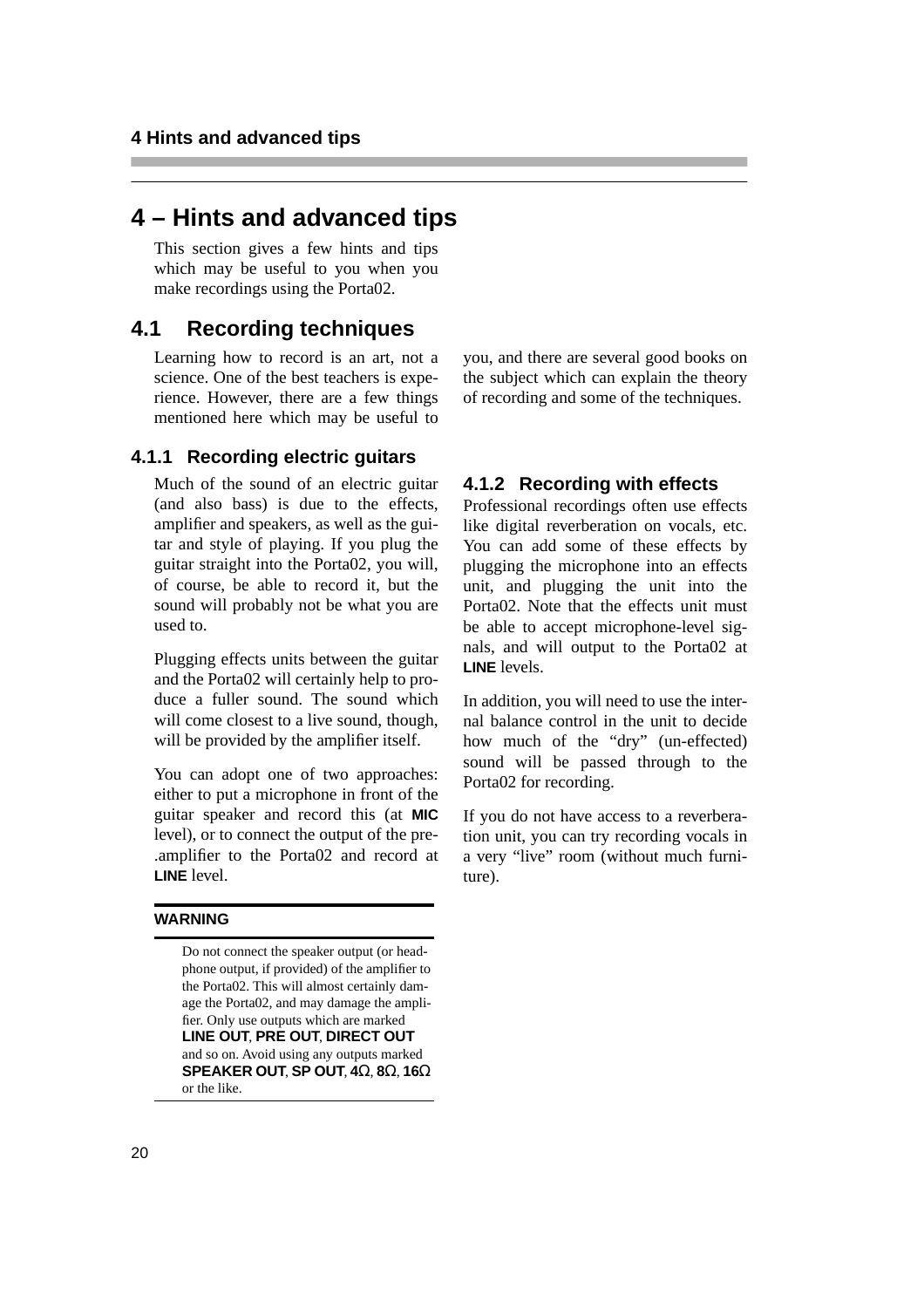## **4.1.3 Metering**

In general, you should not try to record at too high a level, and the **+6** indicator should not be lit more than half the time (at the very most).

The meters display the input levels to the channels at all times except when playing back with the input channels in **SAFE** mode.

## **4.1.4 When you're not recording**

Try to get into the habit of always leaving the **REC FUNCTION** switches in the **SAFE** position unless you are actually recording or rehearsing a take. This will stop you

## **4.2 Mixdown**

What sounds good is something that depends on personal taste, but most professionals try to avoid mixes with too much bass or high end (unless it's for a special effect). However, the most impor-

## **4.2.1 Recording more than four tracks (i)**

Although the Porta02 has only 4 tracks, it is possible to produce a mix with more than four sounds. Here's one way, which involves adding one or two more extra inputs to the four recorded tape tracks.

These extra inputs will be panned either fully left or right (or one track will be in the center) and the mix proceeds as the extra inputs are recorded. This method is therefore useful for adding a pre-recorded stereo backing to go behind the four recorded tracks.

**1) Record on all four tracks of the Porta02.**

#### **4.2.2 Recording more than 4 tracks (ii)**

For this method, there must be an ordinary stereo cassette recorder used as the mastering recorder.

When playing back if one or both of the input channels has set to **SAFE**, they will display the levels of the signal sent to the left **LINE OUT** (channel and meter 1) or the right **LINE OUT** (channel and meter 2). If a signal is also received at the **MIC/ LINE** input jacks, this will be added to the playback for metering.

recording by accident (remember that pressing **RECORD** with both channels **SAFE** is the same as pressing **PLAY**).

tant pieces of equipment that you have are your ears! Train yourself to use them so that you can spot mistakes quickly, and you know how to put them right, just by listening. It's a useful skill!

- **2) Set both REC FUNCTION switches to SAFE.**
- **3) Connect the source for the extra inputs to the MIC/LINE jacks and adjust the TRIM controls to match the level.**
- **4) Play back the tape, and use the OUTPUT LEVEL and PAN controls to adjust the playback of the tape tracks.**
- **5) Use the faders to adjust the levels of the input signals against the tape tracks.**

The four tracks of the Porta02 are mixed in the usual way onto a stereo cassette. This cassette is then removed from the mastering recorder and replaces the 4-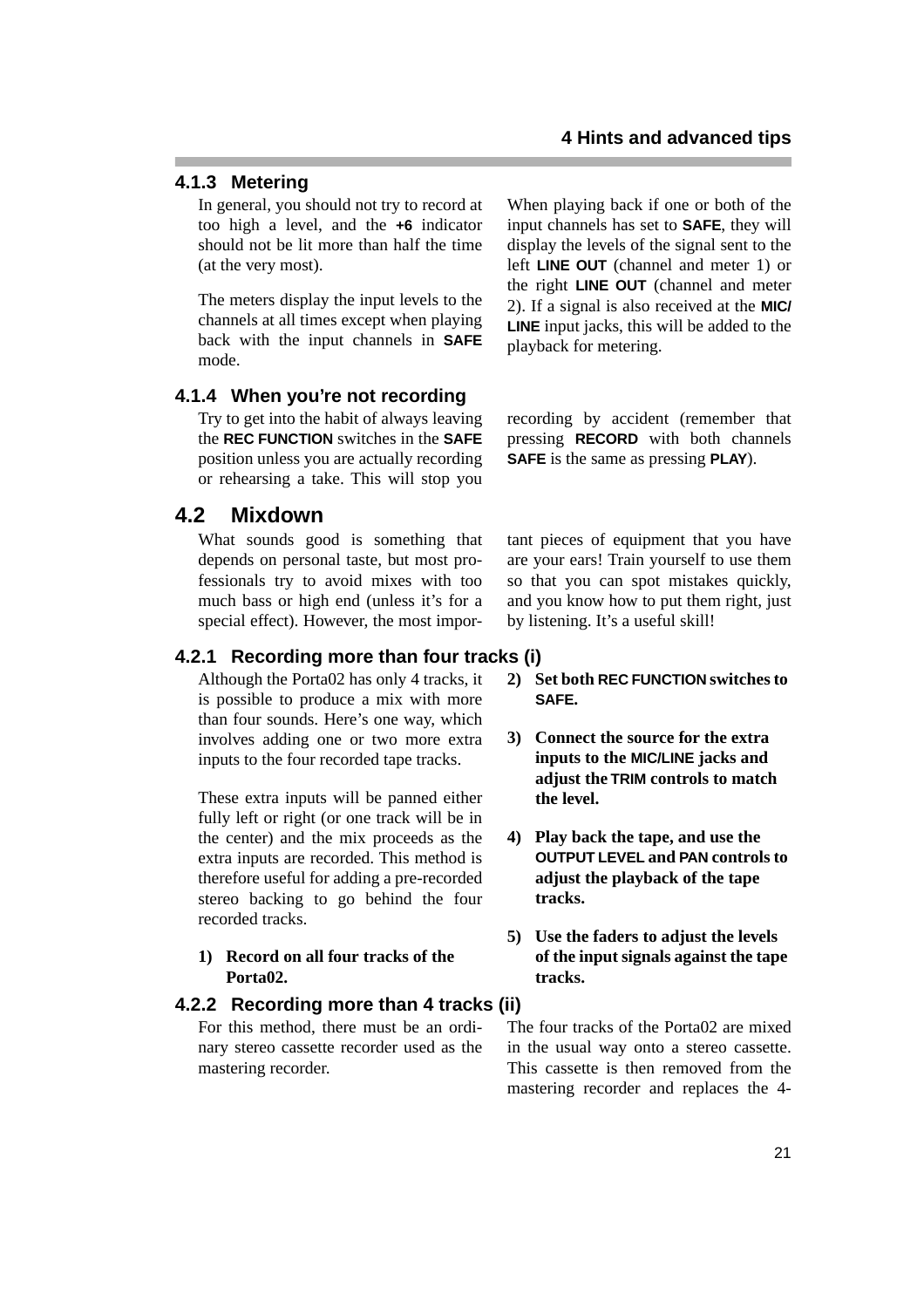## **5 Troubleshooting**

track tape in the Porta02. The left and right stereo tracks of the mastering recorder can be used as tracks 1 and 2 of the Porta02, leaving tracks 3 and 4 ready for recording.

There are a few points to remember:

- Although you can repeat this process of mixing 4 tracks to 2 and then adding 2 more, as you repeat the mix process, noise and hiss will build up to a point where the quality becomes unacceptable.
- The mastering recorder must have its noise reduction turned **off** when mix-

ing the Porta02 tracks to the mastering machine, as the Porta02 does not use noise reduction. Of course, on the final stereo mix, you can use noise reduction on the mastering machine.

- Once you have mixed the four tracks to two, you cannot adjust their levels or pan positions again on the new tape. Think ahead to what tracks you will record on the new tape, and mix accordingly.
- When using this technique, always use the same type of tape in the Porta02 and mastering machine. Differences in tape type may affect the sound.

# **5 – Troubleshooting**

Tracing faults in a recording setup is often a mixture of logical deduction and patience. Very often, the problem is caused by something simple; a cable which hasn't been plugged in properly, or a faulty cable. If you discover a faulty cable, replace it with a new one–it's not worth hanging onto bad cables!

|                                                                                                    | Is the PS-P2 adaptor plugged into the power supply?                                                                                                                         |
|----------------------------------------------------------------------------------------------------|-----------------------------------------------------------------------------------------------------------------------------------------------------------------------------|
| The Porta02's POWER light does<br>not come on                                                      |                                                                                                                                                                             |
|                                                                                                    | Is the PS-P2 adaptor plugged into the Porta02?                                                                                                                              |
|                                                                                                    | Is the switch on the Porta02 set to ON?                                                                                                                                     |
| The tape does not move when                                                                        | Is the tape properly inserted in the Porta02?                                                                                                                               |
| <b>PLAY is pressed</b>                                                                             | Is the tape at the end of the tape?                                                                                                                                         |
| Some tracks have been recorded<br>on the tape, but nothing can be<br>heard when playing back       | If you've just put in a tape you recorded in another session, make<br>sure that it's the right way round.                                                                   |
|                                                                                                    | Make sure the <b>OUTPUT LEVEL</b> controls are set to monitor the<br>tape tracks (not at 0). Set the <b>REC FUNCTION</b> switches to<br><b>SAFE</b> and look at the meters. |
|                                                                                                    | Try monitoring through headphones and adjust the <b>PHONES</b><br><b>LEVEL</b> . If you can hear something through the headphones, check<br>the LINE OUT connections.       |
|                                                                                                    | Make sure the amplifier is set to the correct input source.                                                                                                                 |
| Nothing appears on the meter<br>indicators when a source is                                        | Is the source (microphone, guitar, etc.) switched on and volume<br>control turned up? If it uses batteries, does it need new batteries?                                     |
| played                                                                                             | Is the <b>TRIM</b> control of the channel set correctly?                                                                                                                    |
| <b>Cannot press the RECORD key</b>                                                                 | Is the tape properly inserted in the Porta02?                                                                                                                               |
|                                                                                                    | Is the tape record-protected?                                                                                                                                               |
| The RECORD key is pressed, the<br>tape moves, but nothing is<br>recorded, or the level is very low | Is the REC FUNCTION set to SAFE?                                                                                                                                            |
|                                                                                                    | Check the <b>OUTPUT LEVEL</b> control for the track.                                                                                                                        |
|                                                                                                    | Is the <b>TRIM</b> level set correctly (a microphone feeding a channel set<br>to LINE will sound very faint).                                                               |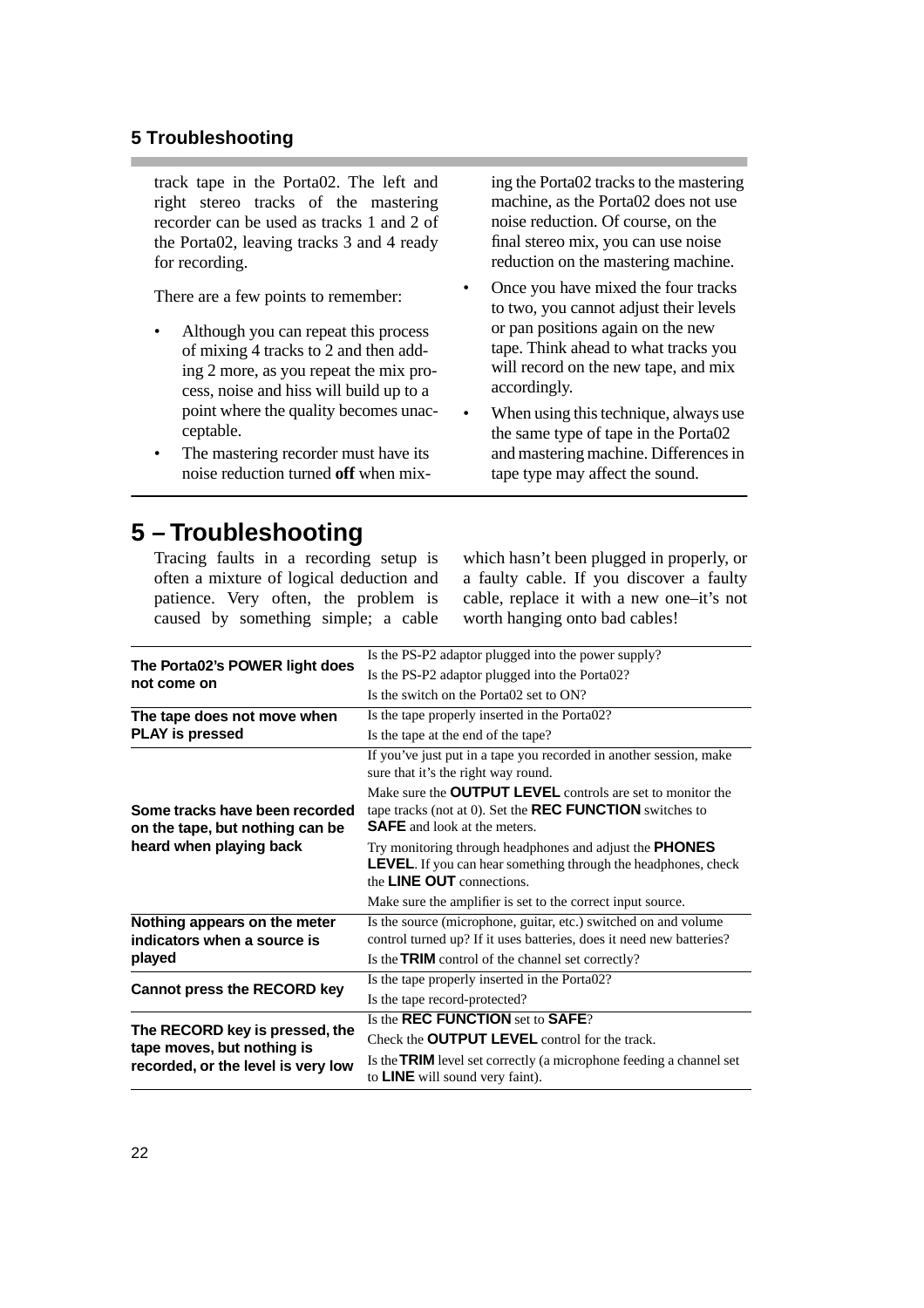| The PAN controls don't work                                            | If you're listening through headphones, is the Porta02's MONO<br>switch pressed?                                                                                                                                                                                                                                                               |
|------------------------------------------------------------------------|------------------------------------------------------------------------------------------------------------------------------------------------------------------------------------------------------------------------------------------------------------------------------------------------------------------------------------------------|
|                                                                        | If you're listening through speakers, is there a <b>MONO</b> switch on<br>the amplifier which has been pressed?                                                                                                                                                                                                                                |
| Recorded sound is distorted<br>when recording                          | When monitoring while recording, the sound will often be a little<br>different to when it is played back. A large amount of distortion<br>may be caused by recording at too high a level (shown by the meter<br>+6 indicator being lit all or most of the time). Adjust the TRIM<br>level and/or back off on the faders.                       |
|                                                                        | If the meter $+6$ indicator is not constantly lit, you may want to<br>reduce the headphone level; you may be driving the headphones<br>too hard.                                                                                                                                                                                               |
| Recorded sound distorts on<br>playback.                                | Either the sound was recorded at too high a level, or the summed<br>level of all four tracks is too high. Try reducing the level of all<br>tracks so that the meter $+6$ indicator is not constantly lit on play-<br>back (set <b>REC FUNCTION</b> to <b>SAFE</b> ). If one track only is dis-<br>torted, it was recorded at too high a level. |
| Tape sounds muffled on play-<br>back                                   | The heads are dirty. Clean them (see 1.2.4, "Cleaning the heads")                                                                                                                                                                                                                                                                              |
| Pitch changes (wow and flutter)                                        | The capstan and pinch roller are dirty. Clean the capstan and pinch<br>roller (see 1.2.5, "Cleaning the pinch roller").                                                                                                                                                                                                                        |
| A stereo tape recorded on<br>another machine sounds really<br>strange! | You're probably listening to tracks 1 and 2 forwards at the same<br>time as 3 and 4 backwards. Turn down the <b>OUTPUT LEVEL</b> con-<br>trols of tracks 3 and 4.<br>If the sound is unnaturally "bright", it's quite likely that the tape<br>was recorded on the other machine using noise reduction.                                         |
|                                                                        |                                                                                                                                                                                                                                                                                                                                                |

# **6 – Specifications**

| Recommended tane tune            | Compact cassette tape $CrO2$ (Type II) 7011s $FO2$ $C3$ to                                                                 |
|----------------------------------|----------------------------------------------------------------------------------------------------------------------------|
|                                  | し-ソリ                                                                                                                       |
| <b>Track format</b>              | 4 tracks, 4 channels                                                                                                       |
| <b>Head configuration</b>        | 1 x 4-track record/replay head (Permaloy)                                                                                  |
|                                  | 1 x 4-track erase head (ferrite)                                                                                           |
| Motor type                       | 1 x DC motor (capstan and reel motor)                                                                                      |
| Tape speed                       | 1 7/8 in./sec (4.76 cm/sec)                                                                                                |
| <b>Wow and flutter</b>           | 0.18%                                                                                                                      |
| <b>Fast wind speed</b>           | Approx 120 seconds (C-60 tape)                                                                                             |
| <b>Power requirements</b>        | USA/CANADA: 120V AC, 60Hz                                                                                                  |
|                                  | <b>U.K./EUROPE:</b><br>230V AC, 50Hz                                                                                       |
|                                  | <b>AUSTRALIA:</b><br>240V AC, 50Hz                                                                                         |
| <b>Power consumption</b>         | 7W, via the supplied PS-P2 AC adaptor                                                                                      |
| Physical dimensions (w x h x d)  | 305 x 64 x 205 (mm), 12.0 x 2.5 x 8.1 (in.), maximum<br>height (including controls) $80 \text{ (mm)}$ , $3.1 \text{ (in)}$ |
| Weight (main unit)               | 1.5kg(3.3lb)                                                                                                               |
| MIC/LINE inputs (2 x 1/4" jacks) |                                                                                                                            |
| Input level                      | $-50$ dBV, TRIM at maximum; $-10$ dBV, TRIM at minimum                                                                     |
| Input impedance                  | 50k $\Omega$                                                                                                               |